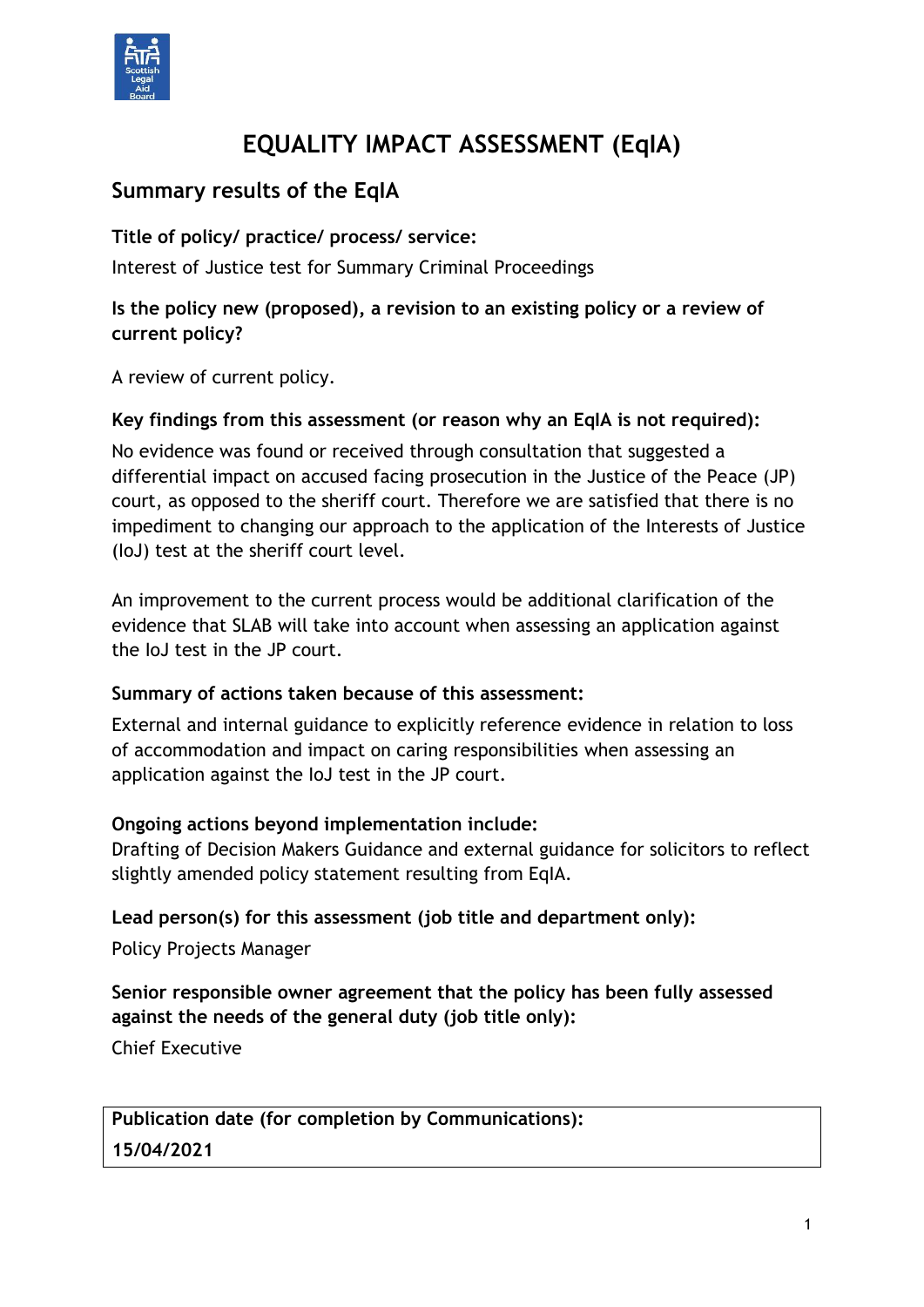

## **Step 1 – Framing the planned change**

Discussing step 1 and step 2 with the Corporate Policy Officer (Equalities) at an early stage will help identify appropriate evidence. This may include support from the wider Policy and Development team.

**1.1 Briefly describe the aims, objectives and purpose of the policy/ practice/ process/ service.** *You can use the information in your project specification, business case etc.* 

The policy relates to the application of the interests of justice test for summary criminal legal aid and summary ABWOR in the Sheriff Court and the Justice of the Peace court.

The outcomes of this decision are as follows. For summary legal aid, SLAB may determine that:

- the interests of justice test is satisfied;
- the interests of justice test is not satisfied;
- the interests of justice test is satisfied subject to conditions.

For ABWOR, the solicitor determines whether the interests of justice test is met and SLAB checks how it has been applied. The possible outcomes in relation to ABWOR are:

- SLAB verifies that the interests of justice test was applied by solicitor correctly;
- SLAB determines that the interest of justice test was applied incorrectly by the solicitor.

The factors set out in the 1986 Act for the Interests of Justice test are based on the Widgery Criteria, which were formulated in 1966.<sup>1</sup> The criteria frame the decision around whether representation in criminal cases is required to be funded by the public purse. The 1986 Act envisages that not all cases should attract public funding. Decisions by the European Court of Human Rights have outlined similar factors, focussing on the seriousness of the disposals available and the complexity of the case in

l <sup>1</sup> <https://publications.parliament.uk/pa/cm200304/cmselect/cmconst/746/74605.htm#note9>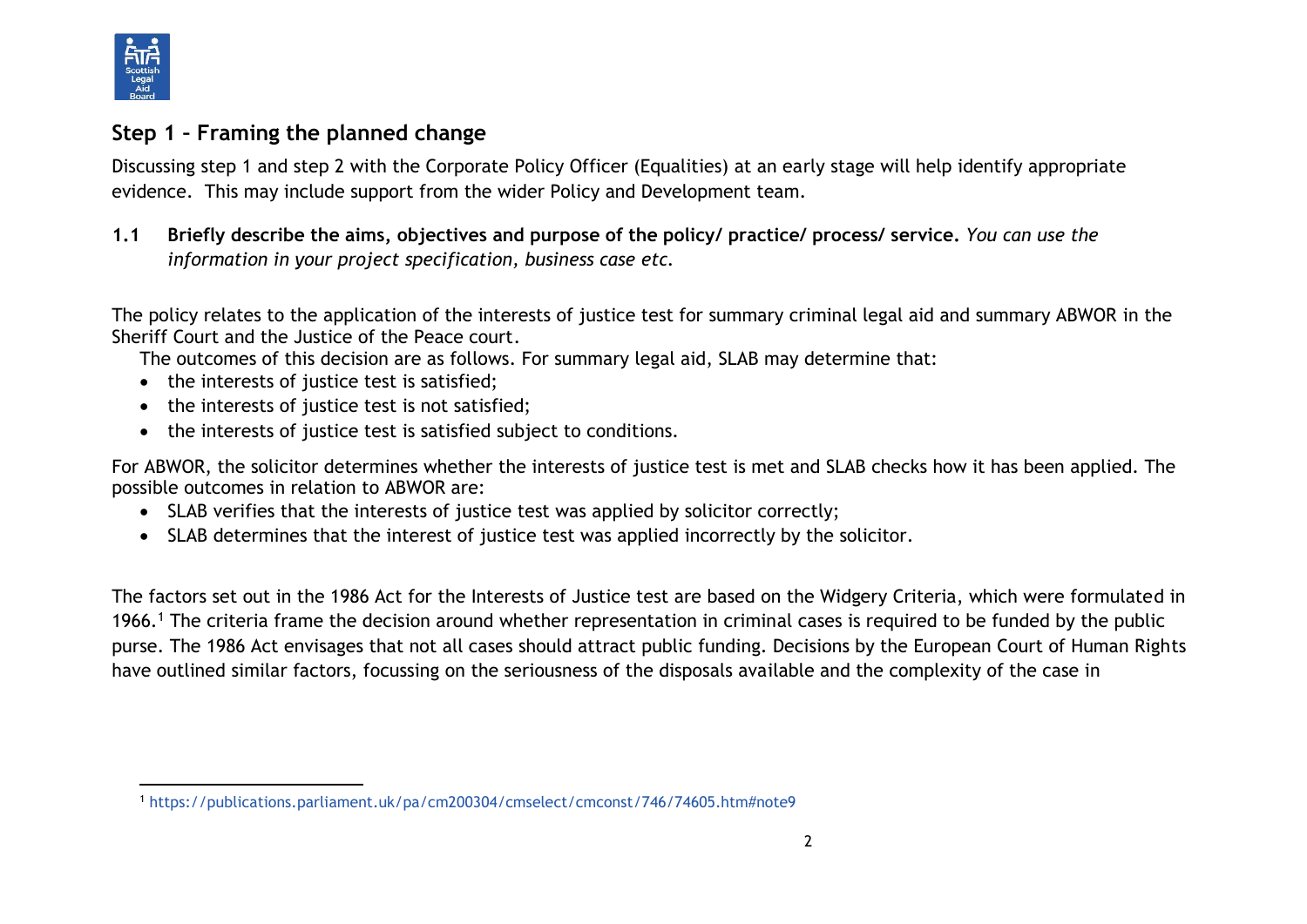

l

understanding whether representation is required to secure a fair trial<sup>2</sup>- where the unrepresented party is not at a substantial disadvantage in relation to the prosecution.<sup>3,4</sup>

SLAB's policy of considering all those statutory and non-statutory factors where evidence is available, is aligned with case law in this area.

SLAB has discretion in relation to this decision, as "interests of justice" is not defined in the statutory framework. There are a number of relevant statutory factors set out in the legislation (see below): however, these are not defined, providing SLAB with further discretion.

*3) The factors to be taken into account by the Board in determining whether it is in the interests of justice that criminal legal aid be made available in any case shall include—*

*(a) the offence is such that if proved it is likely that the court would impose a sentence which would deprive the accused of his liberty or lead to loss of his livelihood;*

*(b) the determination of the case may involve consideration of a substantial question of law, or of evidence of a complex or difficult nature;*

*(c)the accused may be unable to understand the proceedings or to state his own case because of his age, inadequate knowledge of English, mental illness, other mental or physical disability or otherwise;*

- *(d) it is in the interests of someone other than the accused that the accused be legally represented;*
- *(e) the defence to be advanced by the accused does not appear to be frivolous;*
- *(f) the accused has been remanded in custody pending trial.*

There is case law that demonstrates SLAB can choose in which way to apply or weigh the statutory, or other factors, in coming to a decision on whether it is in the interests of justice that a case is granted summary legal aid.

The same statutory framework covers SLAB's retrospective checking of the interests of justice test under ABWOR, which is applied by solicitors.

<sup>2</sup> [2009 Council of Europe compendium on criminal procedure,](file://///cifssata/Common/Common/Shared/File%20Sharing/GALA/Policy%20statement%20development/GALA001%20IoJ/pub_coe_criminal_procedure_2009_eng%20(p249).pdf) p.249

 $^3$  In K v. The Scottish Legal Aid Board 1989 SCLR 144 it was noted that the fact that the defendant would find representation desirable, it is for SLAB to decide if "in the absence of such representation justice would not be done, to the disadvantage of the applicant."

<sup>4</sup> European Court of Human Rights - case of Steel and Morris v. the UK (2005) <https://www.legislationline.org/documents/id/17231>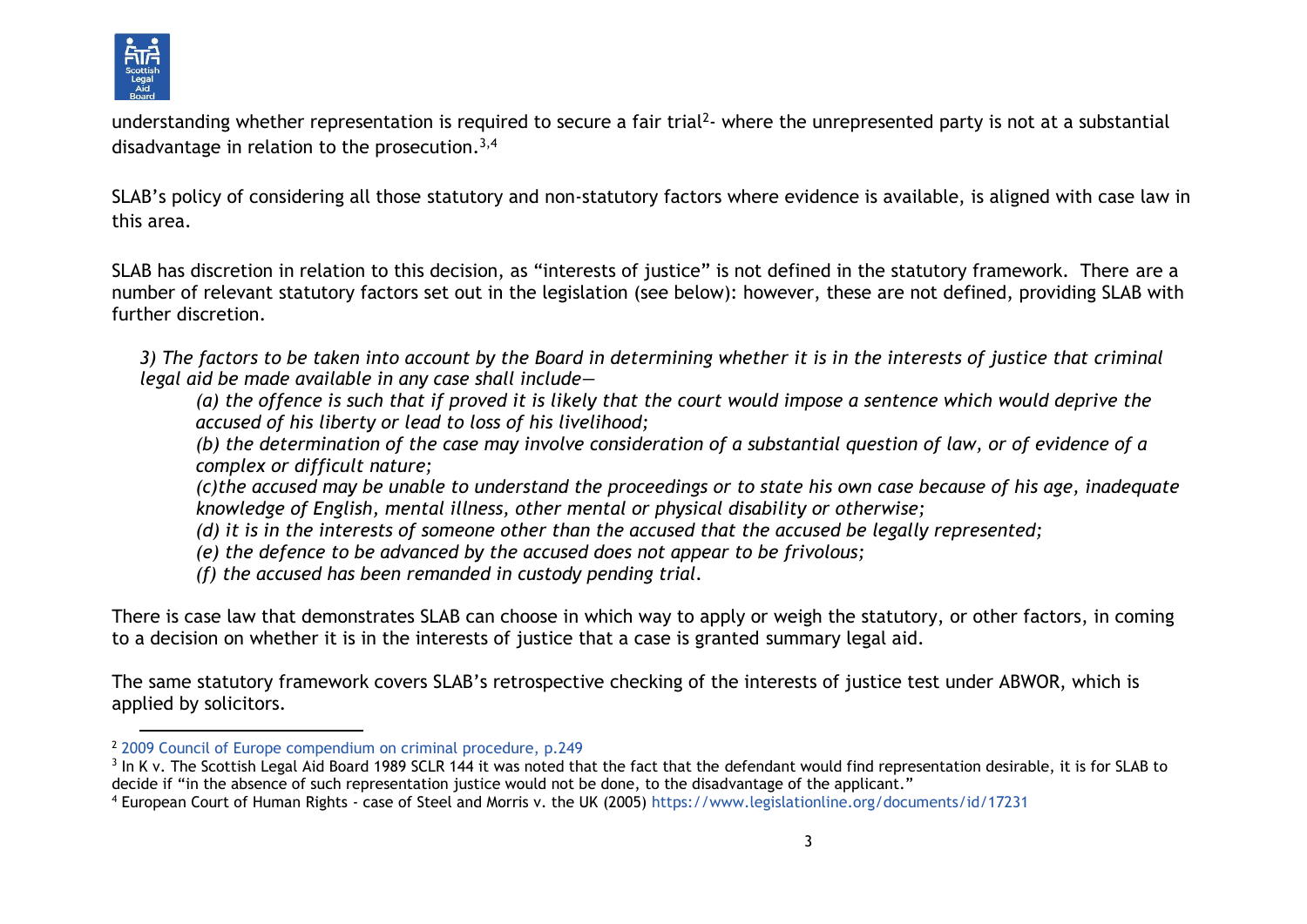

There are three factors where the PSED and corporate parenting duties are integrated, as the characteristics of the person may be relevant:

- There is likely to be a loss of liberty
- The accused may be unable to understand the proceedings or to state their own case because of their age, inadequate knowledge of English, mental illness, other mental or physical disability or otherwise
- There is likely to be a loss of livelihood or other consequence such as damage to reputation, blighting career prospects, psychological trauma, emigration or travel difficulties.

The other factors are about the characteristics of the case only and PSED is not relevant to these.

Summary cases can call at a number of levels: however, SLAB's current policy on the interests of justice is to apply it equally in the Justice of the Peace and Sheriff courts. The evidence we receive is different, but the factors are the same, as is the threshold to meet to satisfy us that the Interests of Justice test is satisfied. Our policy is that the threshold is that an unrepresented party would be at a substantial disadvantage in relation to the prosecution and/or an unrepresented party faces serious consequences if convicted.

The maximum sentences in a JP court are: length of imprisonment - 60 days; fine – £2,500. In a sheriff court for summary proceedings the maximums are: length of imprisonment – 1 year days; fine – £10,000. A presumption against short sentences (12 months or less) was introduced in June 2019. The previous presumption was against sentences of 3 months or less.

#### **1.2 Why is the change required?** *Legislative, routine review etc.*

As well as stating current policy, the review is to investigate whether to change how SLAB applies of the Interests of Justice test in Sheriff Court cases. We refuse very few applications for summary legal aid on the Interests of Justice test (IoJ test). In 2018/19, there were 36,501 applications for summary criminal legal aid for cases at Sheriff Court level, and 38 refusals on the grounds of interests of justice. Further investigation of the refusals found that 15 were actually Justice of the Peace (JP) court cases, leaving 23 Sheriff Court initial refusals. Of these 23 cases, 8 were granted after review, leaving only 15 Sheriff Court applications in 2018/19 which were actually refused. At the JP court level, we refused 13% of cases on the grounds that they did not satisfy the IoJ test in 2018/19.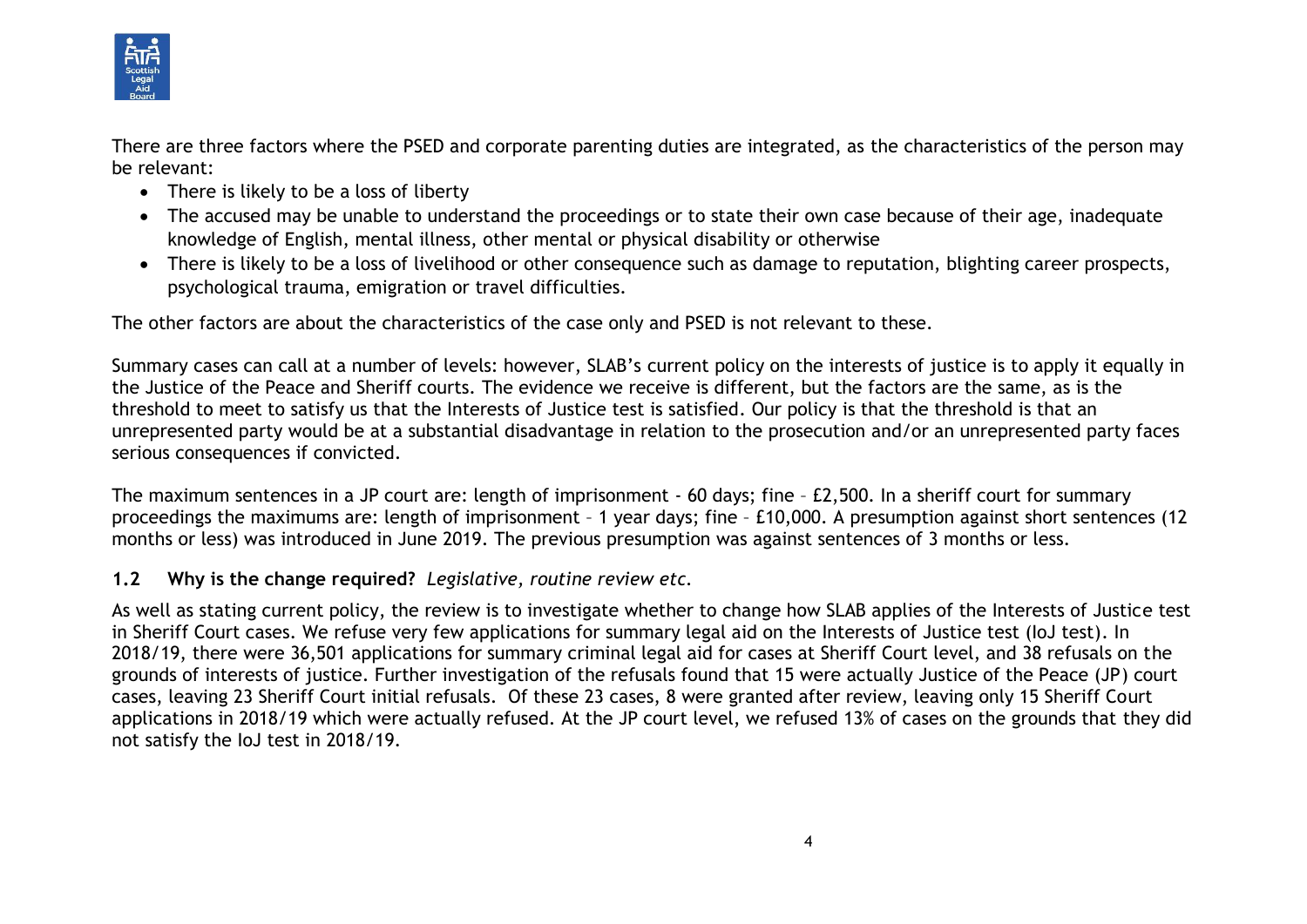

Given the greater significance of the IoJ test to the outcome of applications for JP court proceedings, we do not propose any change there. Our focus is therefore on the potential for a changed approach to the application of the test in Sheriff summary proceedings. There may be an administrative saving available to both SLAB and solicitors. This potential change is aligned to the Legal Aid Review's strategic aim of maintaining scope but simplifying.<sup>5</sup>

We identified two feasible primary options:

- a. No change: all cases are assessed against the IoJ test
- b. Option A: any summary case being prosecuted in the Sheriff court is considered to satisfy the IoJ test on that basis alone

Given the differentiation of approach between sheriff and JP courts but recognising that there are several parts of Scotland with no separate JP court<sup>6</sup>, a further sub-option has been identified:

c. Option B: as option A, except in locations with no JP court, where all cases will be subject to the IoJ test

Option A was agreed as the option to implement.

## **1.3 Who is affected by this policy/ practice/ process/ service?** *Be clear about who the 'customer' is.*

The customer is the legal aid applicant, although the policy review will affect SLAB's staff and solicitors.

**1.4 Policy/ practice/ process/ service implementation date** e.g. *project end date, date new legislation will take effect.* 22/03/2021

## **1.5 What other SLAB policies or projects may be linked to or affected by changes to this policy/ practice/ process/ service?**

An interests of justice test is also a feature of eligibility criteria in other case types, such as criminal appeals legal aid and immigration tribunal proceedings. Summary criminal proceedings is the first area to be reviewed. The other policy areas will be reviewed separately.

l <sup>5</sup> [www.gov.scot/news/legal-aid-review/](http://www.gov.scot/news/legal-aid-review/)

 $6$  The six courts are Kirkwall, Lerwick, Lochmaddy, Portree, Stornoway, and Wick, with only the latter being on the mainland. They accounted for 2% (1,188) of national summary court complaints registered in 2018/19.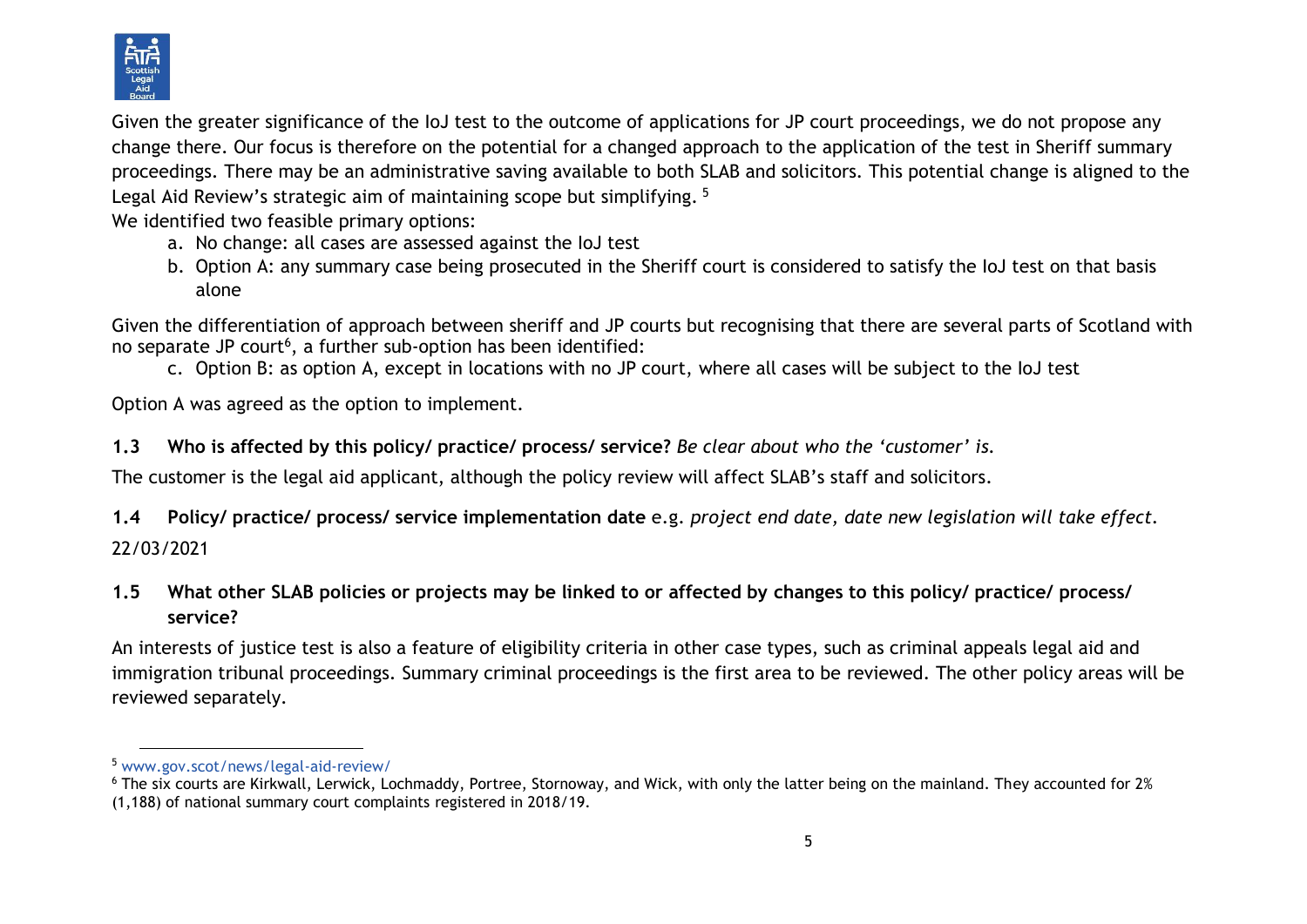

# **Step 2: Consider the available evidence and data relevant to your policy/ practice/ process/ service**

The information you gather in this section will:

- help you to understand the importance of your policy/ practice/ process/ service for different equality groups,
- inform the depth of equality impact assessment you need to do (this should be proportional to the potential impact on equality groups), and
- provide justification and an audit trail behind your decisions, including where it is agreed an equality impact assessment is not required.
- **2.1 What information is available about the experience of each equality group in relation to this policy/ practice/ process/ service?** Stay focused on the topic and scope of your policy/ practice/ process/ service. Does the policy/ practice/ process/ service relate to an area where there are already known inequalities? Refer to the EqIA guidance for sources of evidence.

Note: If you proceed to a full EqIA you should continue to add to this section as you develop the policy/ practice/ process/ service, come across new evidence and/ or **undertake a consultation.**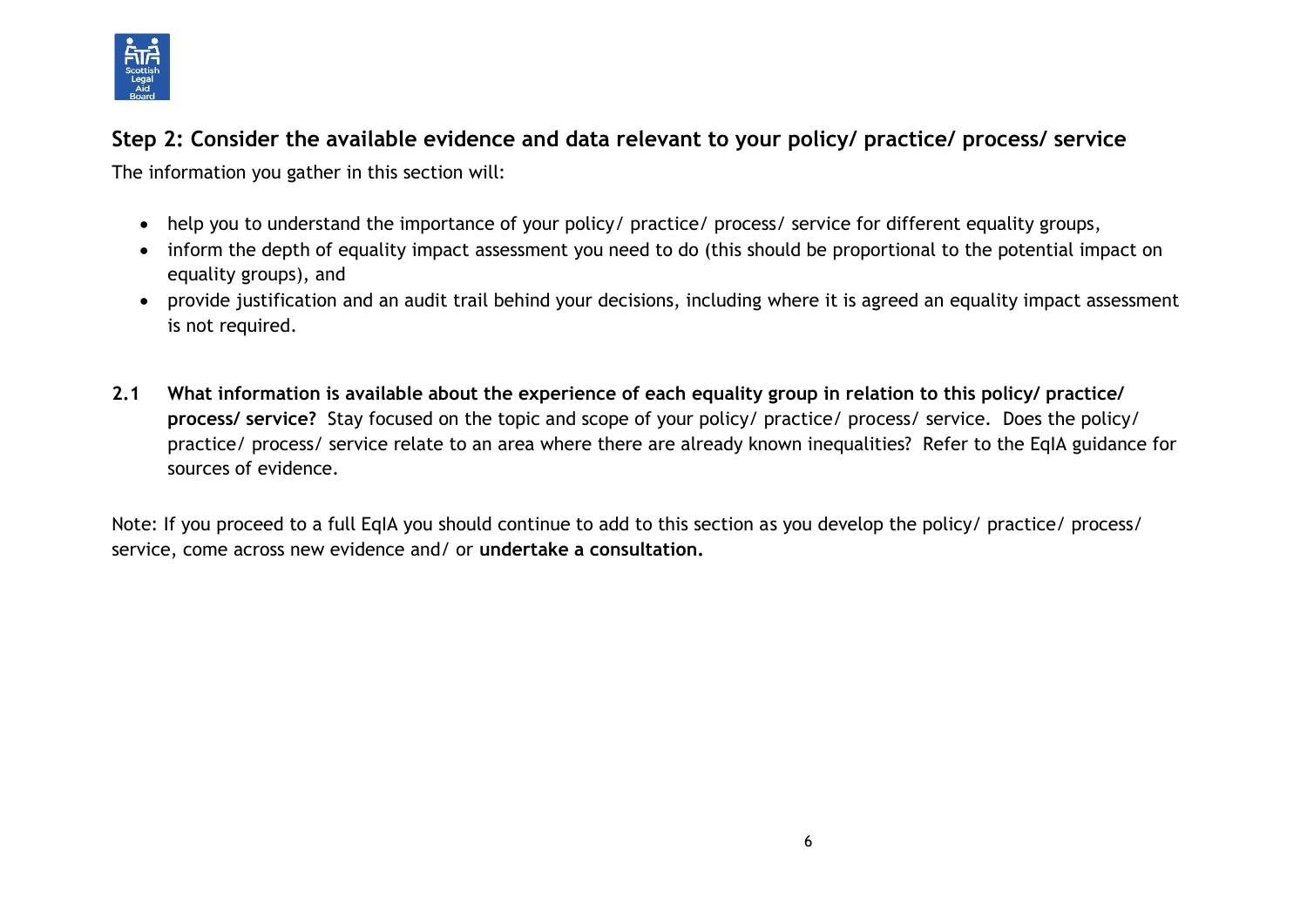

| <b>Equality</b> | Evidence source (e.g. web link, report, survey,         | What does the evidence tell you about the                        |
|-----------------|---------------------------------------------------------|------------------------------------------------------------------|
| characteristics | complaint)                                              | experiences of this group in relation to the policy/             |
|                 |                                                         | practice/ process/ service? Lack of evidence may                 |
|                 |                                                         | suggest a gap in knowledge/ need for consultation                |
|                 |                                                         | (step 3).                                                        |
| Age             | 1. SPS 2017 prisoner survey - young males (16-21)       | Prison population has younger age profile than the               |
|                 | www.sps.gov.uk/Corporate/Publications/Publication-      | general population (aged under 35 - PP: 62%, GP:                 |
|                 | 6075.aspx                                               | 30%) (3&4). Fewer than 1% of Scottish prison pop are             |
|                 | 2. SPS 2017 prisoner survey - people aged 50+           | aged over $65(3)$ .                                              |
|                 | www.sps.gov.uk/Corporate/Publications/Publication-      | Scottish sentencing council currently <sup>7</sup> consulting on |
|                 | 6093.aspx 50+                                           | sentencing young people (more consideration of                   |
|                 | 3. Prison population stats 2011 -12                     | individual circumstances, disproportionate impact of             |
|                 | www2.gov.scot/Publications/2015/12/5123/downloads       | sentence, reduced culpability) (5).                              |
|                 | (Table A4)                                              | Young males less likely to serve longterm (4+ years)             |
|                 | 4. 2011 census data (age by sex Scotland)               | sentences (21% vs 42% of adult prison pop). All 21%              |
|                 | www.scotlandscensus.gov.uk/ods-                         | were serving a sentence 4-10 years. (1) Prisoners                |
|                 | analyser/jsf/tableView/tableView.xhtml                  | aged 50+ slightly more likely to report disability,              |
|                 | 5. Sentencing council consultation YP                   | more likely to report LTI than other prisoners (D: 37%)          |
|                 | https://consultations.scottishsentencingcouncil.org.uk  | vs 32%, LTI: 49% vs 31%) (2)                                     |
|                 | /ssc/young-people/                                      | Evidence (6 $\pm$ 7) suggests that there are measurable          |
|                 | 6. Elements of Psychological Maturity and Its Influence | differences in maturation of various cognitive /                 |
|                 | on Antisocial and Criminal Behavior                     | psychosocial processes between young people and                  |
|                 | www.researchgate.net/publication/266486743_Eleme        | adults. These impact on things such as: assessment               |
|                 | nts_of_Psychological_Maturity_and_Its_Influence_on_     | of risk and appropriate decision-making. However                 |
|                 | Antisocial_and_Criminal_Behavior/link/5664d89c08ae      | there is considerable variation. Some differences are            |
|                 | 15e74632f938/download                                   | only apparent between those under 16 vs. over 16(8);             |

l  $7$  April 2020 (consultation closes 21/8/20).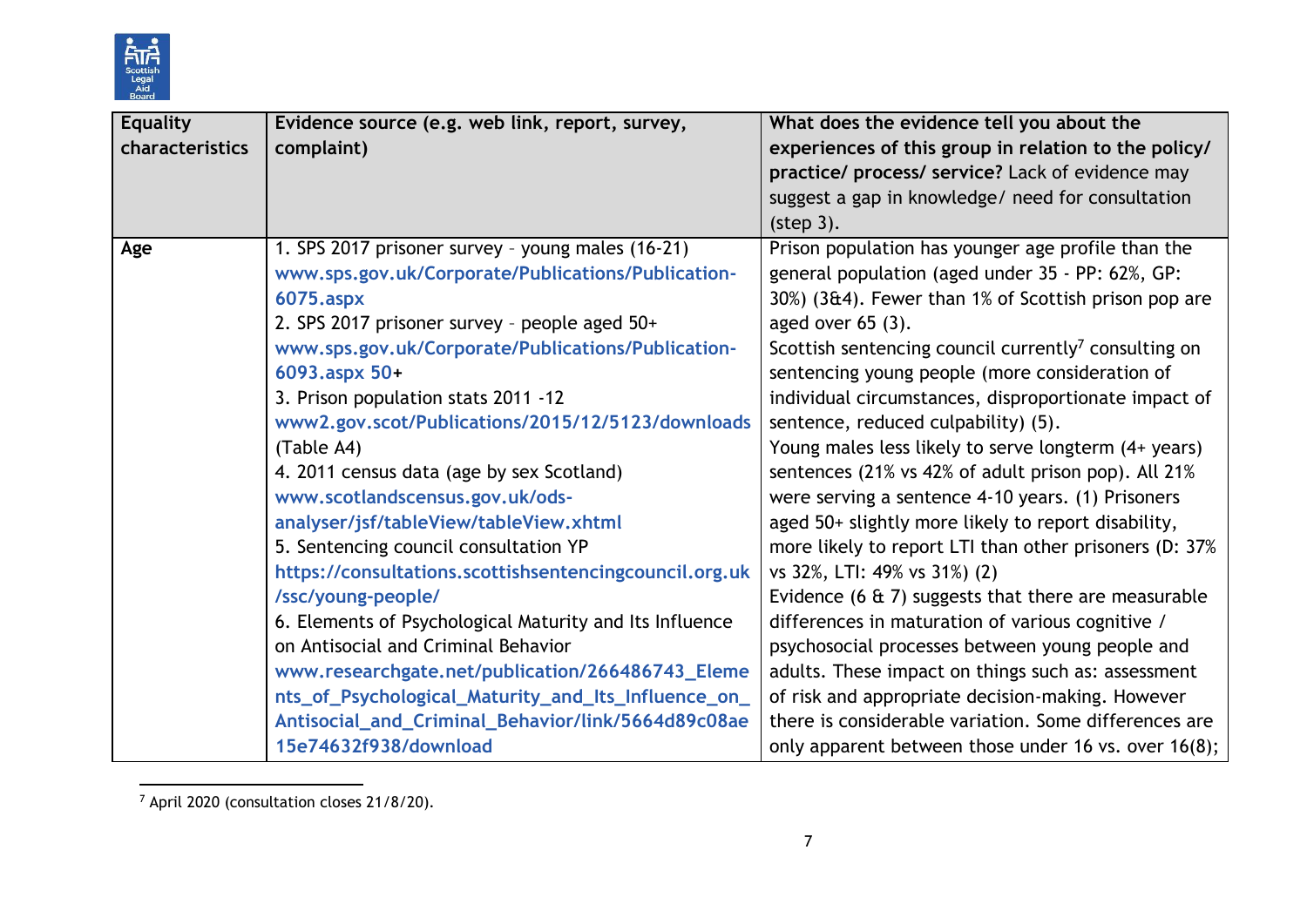

| <b>Equality</b>   | Evidence source (e.g. web link, report, survey,        | What does the evidence tell you about the               |
|-------------------|--------------------------------------------------------|---------------------------------------------------------|
| characteristics   | complaint)                                             | experiences of this group in relation to the policy/    |
|                   |                                                        | practice/ process/ service? Lack of evidence may        |
|                   |                                                        | suggest a gap in knowledge/ need for consultation       |
|                   |                                                        | (step 3).                                               |
|                   | 7. The development of cognitive and emotional maturity | whereas others "can be observed  as late as 25-30       |
|                   | in adolescents and its relevance in judicial contexts  | years" (7). This also differs between individuals, with |
|                   | www.scottishsentencingcouncil.org.uk/media/2044/2      | factors such as experience of ACEs and alcohol          |
|                   | 0200219-ssc-cognitive-maturity-literature-review.pdf   | /substance use in CYP inhibiting normal brain           |
|                   | 8. Adolescent competence in Court - MacArthur          | development. There are also social factors, such as     |
|                   | Foundation                                             | local social norms (9: "[living in] neighborhoods,      |
|                   | www.macfound.org/press/grantee-news/new-findings-      | where losing face can be not only humiliating but       |
|                   | released-macarthur-research-network/                   | dangerous; 10: "violence empowers and is a means of     |
|                   | 9. Less guilty by reason of adolescence                | attaining and sustaining status amongst                 |
|                   | www.macfound.org/press/grantee-news/new-findings-      | peers"). There are therefore likely to be many factors  |
|                   | released-macarthur-research-network/                   | which cause significant differences between             |
|                   | 10. Poverty, Inequality & Justice - Scottish Justice   | individuals, regardless of age.                         |
|                   | <b>Matters</b>                                         | Current process on disclosing criminal records via      |
|                   | http://scottishjusticematters.com/the-                 | standard/enhanced (12) This shows little difference     |
|                   | journal/poverty-inequality-and-justice-november-       | between the Sheriff and JP court- an average date of    |
|                   | 2015/                                                  | birth of 1980 in the JP court and 1982 in the Sheriff   |
|                   | 11. A life sentence for young people - Unlock 2018     | court.                                                  |
|                   | 12. Scottish Courts and Tribunal data, 2017/18         |                                                         |
| <b>Disability</b> | 1. Sentencing people with mental welfare issues        | "Defence solicitor is often the first person who has to |
|                   | www.scottishsentencingcouncil.org.uk/publications/     | consider whether there is a mental health issue".       |
|                   |                                                        | There is a lack of information including formal         |
|                   |                                                        | assessments which may have been undertaken, but         |
|                   |                                                        | not available / identifiable, poor info sharing         |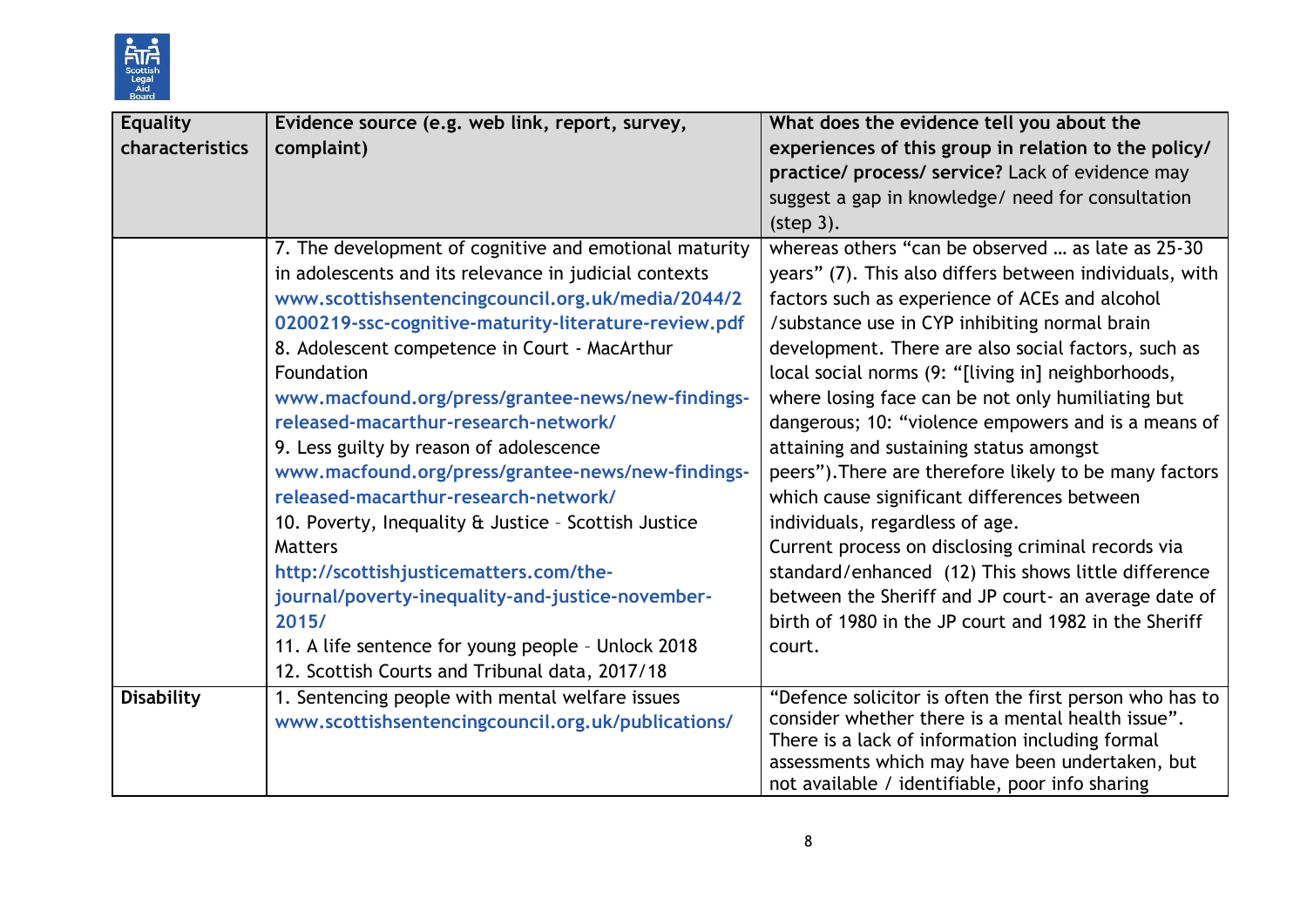

| <b>Equality</b><br>characteristics | Evidence source (e.g. web link, report, survey,<br>complaint)                                                                                                                                                                                                                                                                                                                                                                                                                                                                                                                                                                                                                                                                                                                                                                                                                                                                                  | What does the evidence tell you about the<br>experiences of this group in relation to the policy/<br>practice/ process/ service? Lack of evidence may<br>suggest a gap in knowledge/ need for consultation<br>(step 3).                                                                                                                                                                                                                                                                                                                                                                                                                                                                                                                                                                                                                                                                                                                                                                                                                                                                                                                                                                                                                                                                                              |
|------------------------------------|------------------------------------------------------------------------------------------------------------------------------------------------------------------------------------------------------------------------------------------------------------------------------------------------------------------------------------------------------------------------------------------------------------------------------------------------------------------------------------------------------------------------------------------------------------------------------------------------------------------------------------------------------------------------------------------------------------------------------------------------------------------------------------------------------------------------------------------------------------------------------------------------------------------------------------------------|----------------------------------------------------------------------------------------------------------------------------------------------------------------------------------------------------------------------------------------------------------------------------------------------------------------------------------------------------------------------------------------------------------------------------------------------------------------------------------------------------------------------------------------------------------------------------------------------------------------------------------------------------------------------------------------------------------------------------------------------------------------------------------------------------------------------------------------------------------------------------------------------------------------------------------------------------------------------------------------------------------------------------------------------------------------------------------------------------------------------------------------------------------------------------------------------------------------------------------------------------------------------------------------------------------------------|
|                                    | 2. prison pop with disability<br>www.sps.gov.uk/Corporate/Publications/Publication-<br>6399.aspx<br>3. SCOPE Disability facts and figures<br>www.scope.org.uk/media/disability-facts-figures/<br>4. Criminal justice disability project final report<br>www.copfs.gov.uk/media-site-news-from-copfs/1778-<br>criminal-justice-disability-project-report-published<br>5. Scottish crime & justice survey 2017/18<br>www2.gov.scot/Topics/Statistics/Browse/Crime-<br>Justice/Datasets/SCJS/SCJS2016-17-vol-1<br>6. Court Users Charter (JP & Sheriff)<br>www.scotcourts.gov.uk/coming-to-court/attending-a-<br>court<br>7. Measuring Scotland's Social Capital<br>www.gov.scot/publications/social-capital-scotland-<br>measuring-understanding-scotlands-social-<br>connections/pages/8/<br>8. No one Knows (PRT)<br>www.prisonreformtrust.org.uk/WhatWeDo/Projectsres<br>earch/Learningdisabilitiesanddifficulties/NoOneKnows<br>publications | between relevant organisations (1). and "lack of a<br>routine procedure for identifying individuals with a<br>learning disability" (9). Also, the number of people in<br>the Criminal Justice System who "do not have an<br>intellectual disability as formally defined but who<br>have much lower cognitive and adaptive abilities<br>[than general or prison populations]" (quoted in 8).<br>Difficulty for solicitor evidenced in 9 (during phone<br>call in advance of Police interview "the solicitor has<br>little or no time to assess the intellectual<br>competence of the individual, or to determine<br>whether they understand and are capable of<br>following their advice").<br>The proportion of prisoners self-reporting a disability<br>or LTI has increased since 2009 (D - 34% from 19%,<br>LTI 35% from 26%) (2). Compares with 19% working<br>age and 45% pension age adults in general UK<br>population (3). Disabled people are less likely than<br>non-disabled to feel confident that the accused<br>would get a fair trial (70% vs 79%) (5 - table 1.35b).<br>Some courts may be difficult for people with physical<br>disabilities to access (6 - "most courthouses facilitate<br>access for those with a mobility impairment"). The<br>facilities that make a building (or area within a |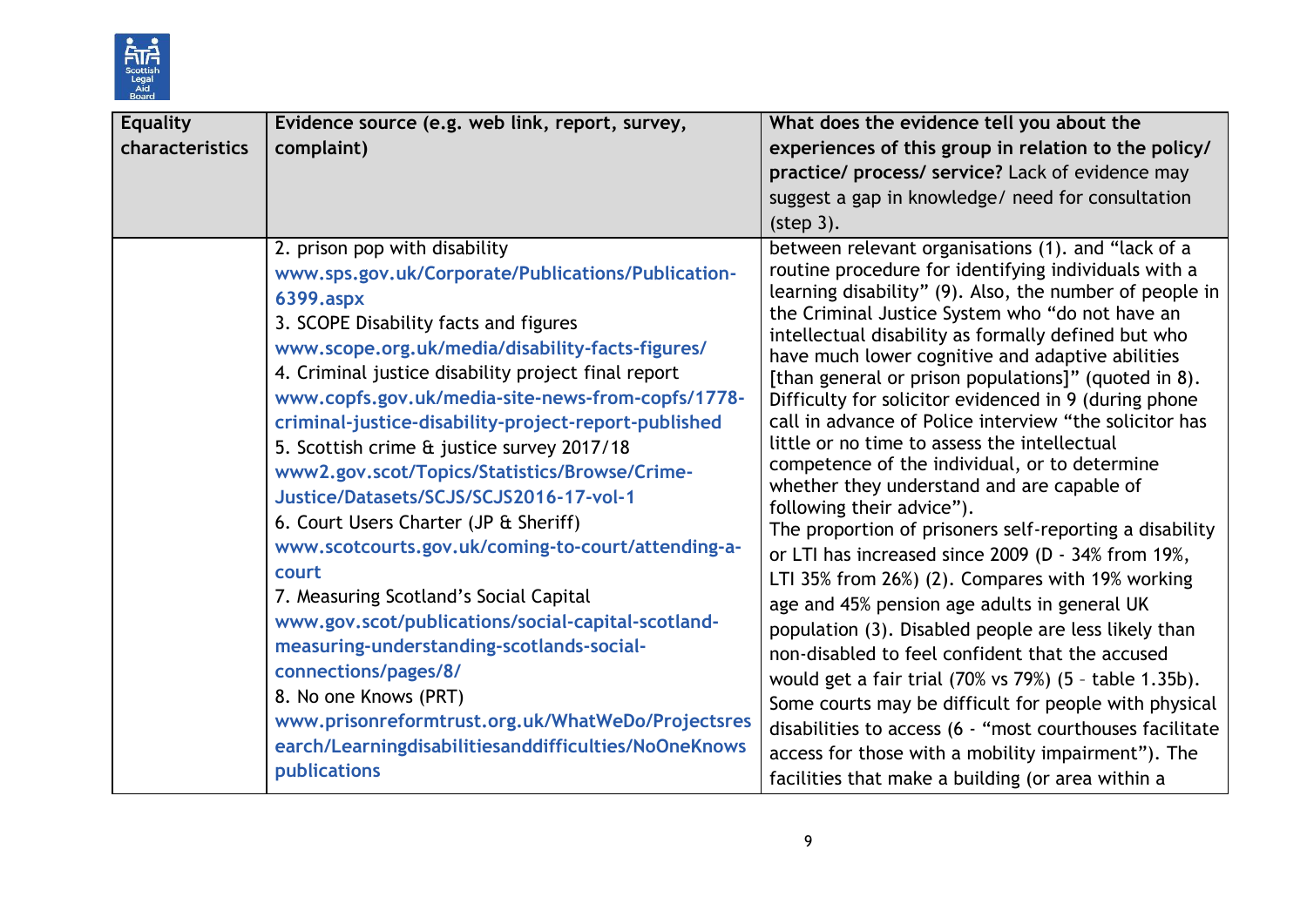

| Equality        | Evidence source (e.g. web link, report, survey,        | What does the evidence tell you about the                 |
|-----------------|--------------------------------------------------------|-----------------------------------------------------------|
| characteristics | complaint)                                             | experiences of this group in relation to the policy/      |
|                 |                                                        | practice/ process/ service? Lack of evidence may          |
|                 |                                                        | suggest a gap in knowledge/ need for consultation         |
|                 |                                                        | (step 3).                                                 |
|                 | 9. Learning disability and the criminal justice system | building) accessible to an individual are varied. This    |
|                 | Scotland (EHRC)                                        | level of information is unlikely to be easily available   |
|                 | www.equalityhumanrights.com/en/publication-            | (7 "No one is providing information about the             |
|                 | download/experiences-people-learning-disability-       | environment you will get when you arrive, walking         |
|                 | scottish-criminal-justice-system                       | distances and noise and light  They just say it is        |
|                 | 10. Disabled people in the labour market in Scotland:  | fully accessible by which they mean they have a           |
|                 | 2018                                                   | wheelchair ramp".) There is evidence that those with      |
|                 | 11. Capital District Health Authority guidance         | learning disabilities may not be able to defend           |
|                 |                                                        | themselves in court (8: "over a fifth of prisoners        |
|                 |                                                        | didn't understand what was going on in court", 9:         |
|                 |                                                        | "the accused not understanding what was                   |
|                 |                                                        | happening"). However, as above, may not have              |
|                 |                                                        | formal diagnosis.                                         |
|                 |                                                        | Employment rate much lower for people with                |
|                 |                                                        | disabilities (10). People experiencing mental health      |
|                 |                                                        | problems can make concentrating and remembering           |
|                 |                                                        | things difficult, as well as heighten stress levels (11). |
| Race            | 1. Internal analysis of prison population compared to  | Comparing 2011 prison figures with population             |
|                 | census                                                 | figures (2011 census weighted for age) suggests that      |
|                 |                                                        | those with a Black ethnicity are over represented,        |
|                 |                                                        | with those of White ethnicity slightly over               |
|                 |                                                        | represented, with Asian, 'other' and 'mixed/              |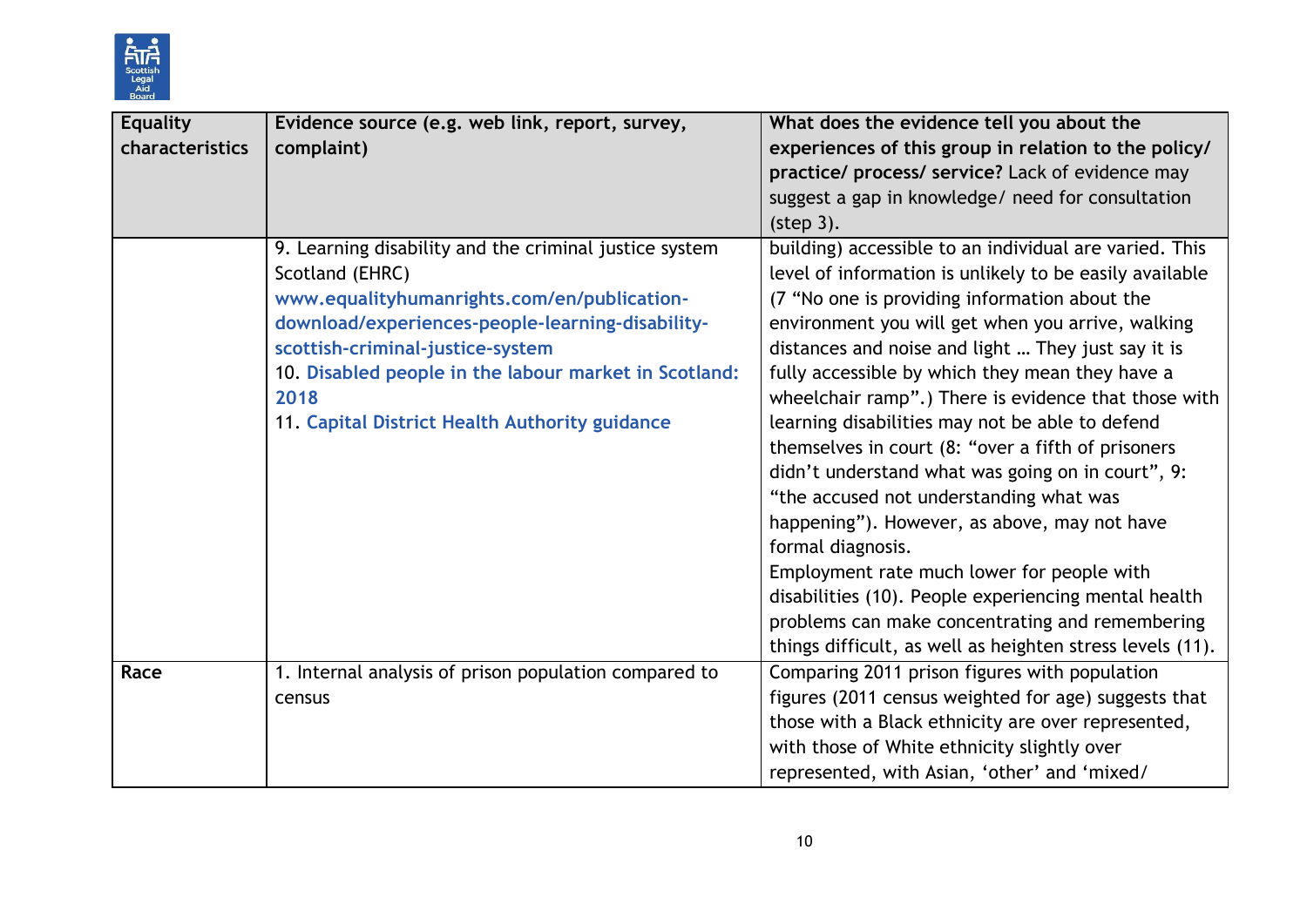

l

| <b>Equality</b><br>characteristics | Evidence source (e.g. web link, report, survey,<br>complaint)                                                                                                                                                                                                                                                                                                                                                                    | What does the evidence tell you about the<br>experiences of this group in relation to the policy/<br>practice/ process/ service? Lack of evidence may<br>suggest a gap in knowledge/ need for consultation<br>(step 3).                                                                                                                                                                                                                                                                            |
|------------------------------------|----------------------------------------------------------------------------------------------------------------------------------------------------------------------------------------------------------------------------------------------------------------------------------------------------------------------------------------------------------------------------------------------------------------------------------|----------------------------------------------------------------------------------------------------------------------------------------------------------------------------------------------------------------------------------------------------------------------------------------------------------------------------------------------------------------------------------------------------------------------------------------------------------------------------------------------------|
|                                    | 2. SPS prisoner survey 17 - ethnic minority<br>www.sps.gov.uk/Corporate/Publications/Publication-<br>6098.aspx<br>3. Is Scotland Fairer? 2018<br>www.crer.scot/external-publications<br>4. Scottish Justices Assoc. newsletter<br>www.scottishjustices.org/2020/scottish-justice-jan-<br>2020/<br>5. Welcoming Our Learners: Scotland's ESOL Strategy<br>$2015 - 2020$ (SG)<br>https://education.gov.scot/Documents/ESOLSummaryR | multiple' under represented <sup>8</sup> . Evidence from (3 -<br>p78) suggests Black people are over represented, and<br>White people under represented, however this<br>appears to be in relation to total adult population;<br>not weighted for age of prison population. The<br>'inadequate knowledge of English' element of the IoJ<br>test may sometimes (but not always) be relevant to<br>race, dependent on the individual.<br>Unconscious bias re: ethnicity is highlighted to JPs<br>(4) |
|                                    | eportJuly2017.pdf<br>6. Census results<br>7. SCILT: Languages in Scotland<br>8. Annual Population Survey 2018 - Scotland's<br>regional employment patterns                                                                                                                                                                                                                                                                       | The main intersection between race and being able<br>to understand the proceedings is in English language<br>comprehension. (6) The relevant results from the<br>2011 census are:<br>"The proportion of the population aged 3 and over<br>reported as not being able to speak English well or at<br>all was 1.4% overall, and 11% for those born outside<br>the UK. This proportion generally increased with age                                                                                   |

 $8$  NB numbers are fairly small, however this does suggest that conclusions in relation to criminal justice in Scotland should rely on Scottish data. Conclusions in relation to the UK will have figures dominated by England & Wales.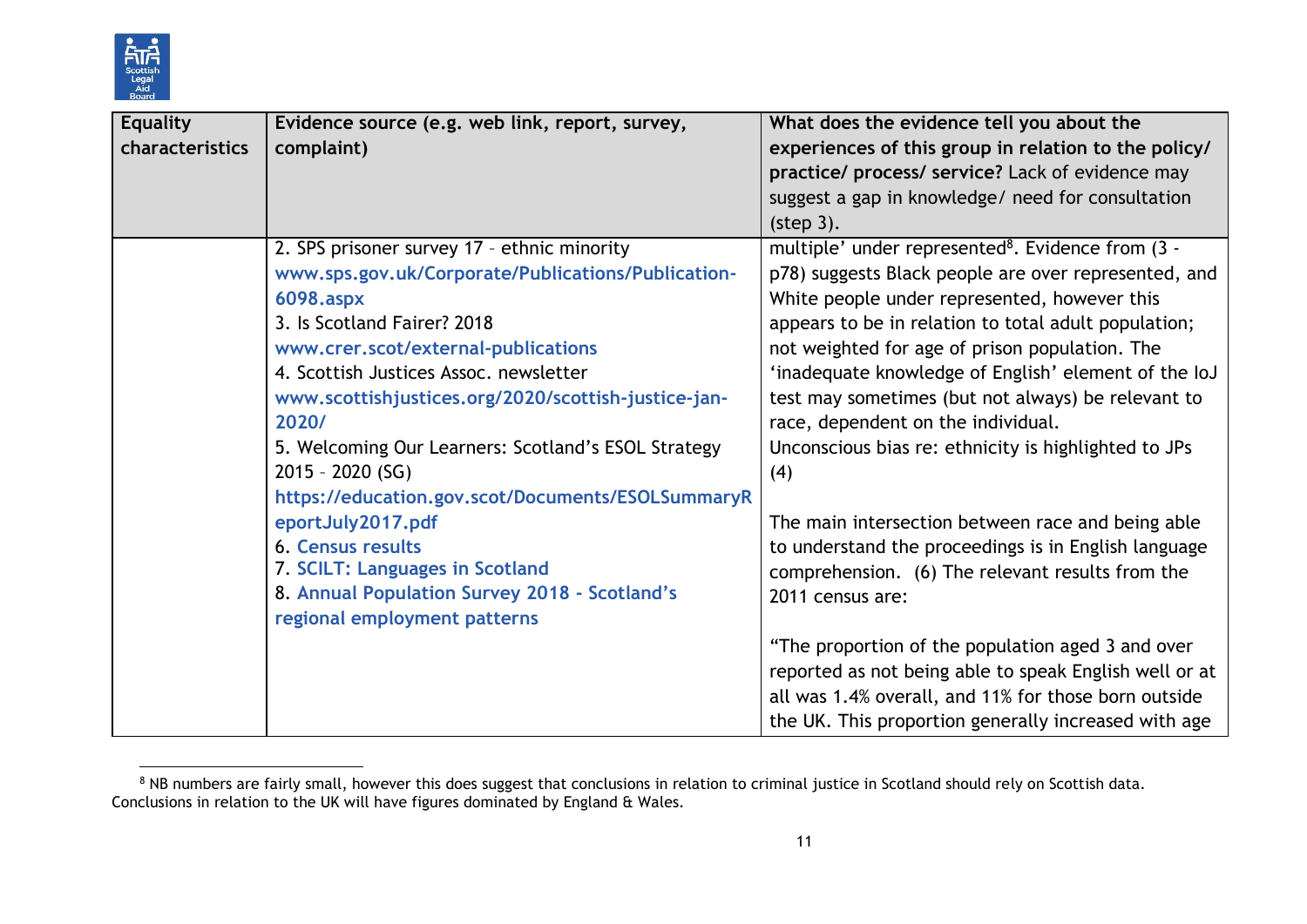

| <b>Equality</b><br>characteristics | Evidence source (e.g. web link, report, survey,<br>complaint)                                                                                                                                                     | What does the evidence tell you about the<br>experiences of this group in relation to the policy/<br>practice/ process/ service? Lack of evidence may<br>suggest a gap in knowledge/ need for consultation<br>(step 3).                                                                                                                                              |
|------------------------------------|-------------------------------------------------------------------------------------------------------------------------------------------------------------------------------------------------------------------|----------------------------------------------------------------------------------------------------------------------------------------------------------------------------------------------------------------------------------------------------------------------------------------------------------------------------------------------------------------------|
|                                    |                                                                                                                                                                                                                   | of arrival into the UK: for those who arrived aged<br>under 16 it was 5% while for those who arrived aged<br>65 and over it was 31%.                                                                                                                                                                                                                                 |
|                                    |                                                                                                                                                                                                                   | The proportion of Scotland's population aged 3 and<br>over who could speak, read and write English was<br>94%. This proportion was lowest for those born in the<br>EU Accession countries (75%) or in the Middle East<br>and Asia (89%)."                                                                                                                            |
|                                    |                                                                                                                                                                                                                   | (7) The most commonly spoken languages in Scotland<br>other than English are Polish, Urdu, Scots, Punjabi<br>and Arabic.                                                                                                                                                                                                                                             |
|                                    |                                                                                                                                                                                                                   | (8) The employment rate for ethnic minority groups<br>is lower than for the white population in Scotland.                                                                                                                                                                                                                                                            |
| Sex                                | 1. SPS prisoner survey 2017<br>www.sps.gov.uk/Corporate/Publications/Publication-<br>6399.aspx<br>2. SPS prisoner survey 17 - women in custody<br>www.sps.gov.uk/Corporate/Publications/Publication-<br>6069.aspx | Women are more likely than the general prison<br>population to lose accommodation/tenancy (60% vs<br>49%) and increased proportion since 2015 (60% vs<br>28%) (1&2). Women are less likely than men to know<br>where they would live on release (42% vs 34%)<br>Women are less likely than men to have a custodial<br>penalty (8% vs 17%) and more likely to have an |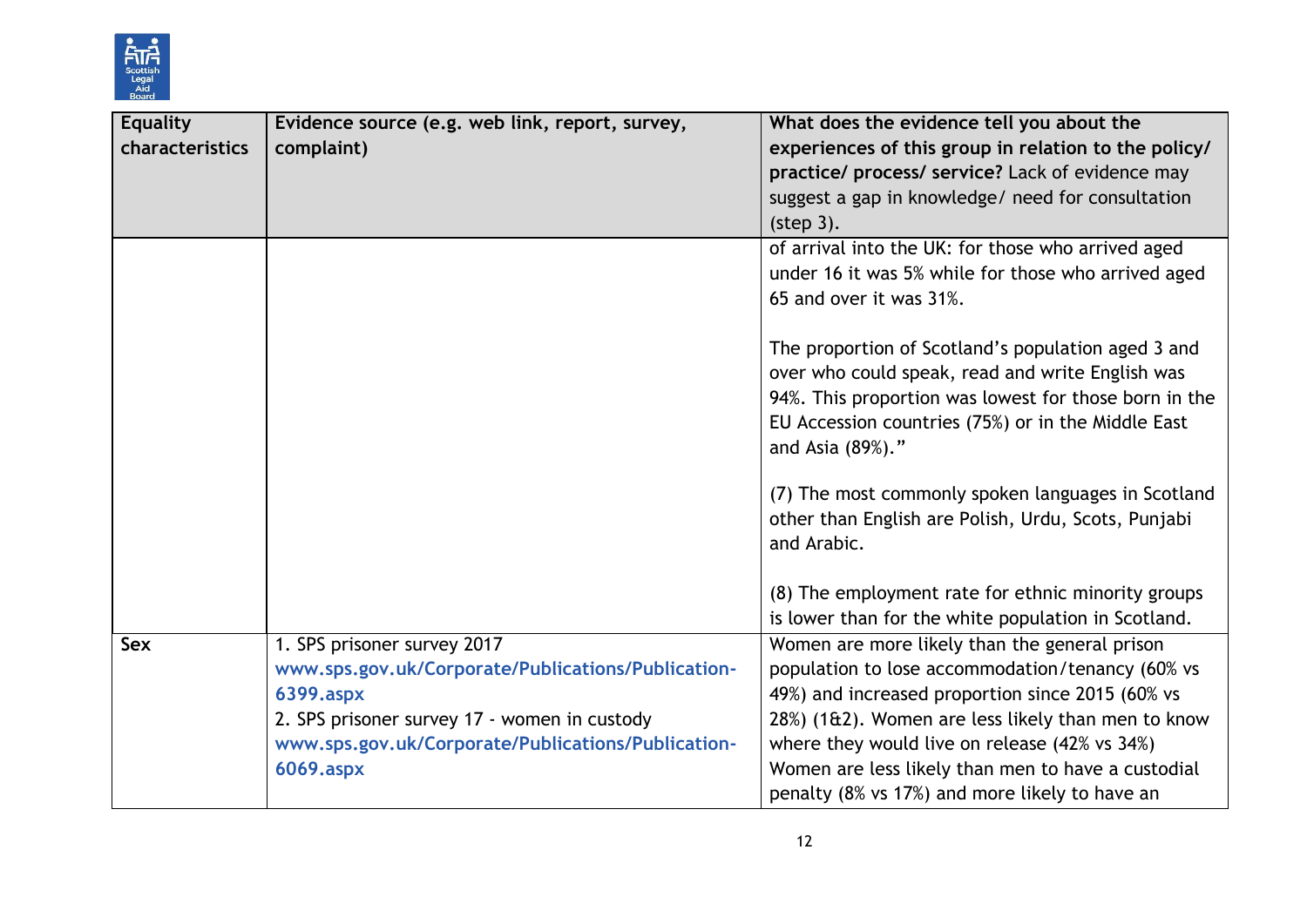

| <b>Equality</b> | Evidence source (e.g. web link, report, survey,         | What does the evidence tell you about the                                 |
|-----------------|---------------------------------------------------------|---------------------------------------------------------------------------|
| characteristics | complaint)                                              | experiences of this group in relation to the policy/                      |
|                 |                                                         | practice/ process/ service? Lack of evidence may                          |
|                 |                                                         | suggest a gap in knowledge/ need for consultation                         |
|                 |                                                         | (step 3).                                                                 |
|                 | 3. Criminal proceedings                                 | 'other' $(27\% \text{ vs } 15\%)$ (3). However $(1\text{ft2})$ show women |
|                 | www.gov.scot/news/criminal-proceedings-in-scotland-     | in custody are more likely than general prison pop to                     |
|                 | 2018-19/                                                | have 'never' previously been on remand or had a                           |
|                 | 4. www.gov.scot/publications/regional-employment-       | custodial sentence (never remand: 44% vs 29%; never                       |
|                 | patterns-scotland-statistics-annual-population-survey-  | $CS: 45\%$ vs $35\%$ ).                                                   |
|                 | 2018/                                                   | Female prisoners are more likely than male to have                        |
|                 | 5. Housing (Scotland) Act 2014, in effect from May 2019 | been in care (38% vs 25%) and to have been                                |
|                 | 6. Mortgage advice search - impact of conviction        | appointed a social worker as a child (41% vs 30%) (2)                     |
|                 |                                                         | Female prisoners are more likely to have had adverse                      |
|                 |                                                         | childhood experiences (ACEs). Compared with males                         |
|                 |                                                         | and those in care as children (prison pop) a higher %                     |
|                 |                                                         | of females have experienced every single ACE. They                        |
|                 |                                                         | are also more likely to have experienced most ACEs                        |
|                 |                                                         | compared with young prisoners (1 p.40)                                    |
|                 |                                                         | (4) The employment rate for women is lower than for                       |
|                 |                                                         | men in Scotland. (5) The Act removes the need for                         |
|                 |                                                         | the court to consider if it is reasonable to evict a                      |
|                 |                                                         | tenant for a conviction for using the house or                            |
|                 |                                                         | allowing it to be used for immoral or illegal purposes                    |
|                 |                                                         | so may make more likely an increased loss of                              |
|                 |                                                         | accommodation. Women prisoners were more likely                           |
|                 |                                                         | than men to lose accommodation and any diminution                         |
|                 |                                                         | in rights might be expected to impact                                     |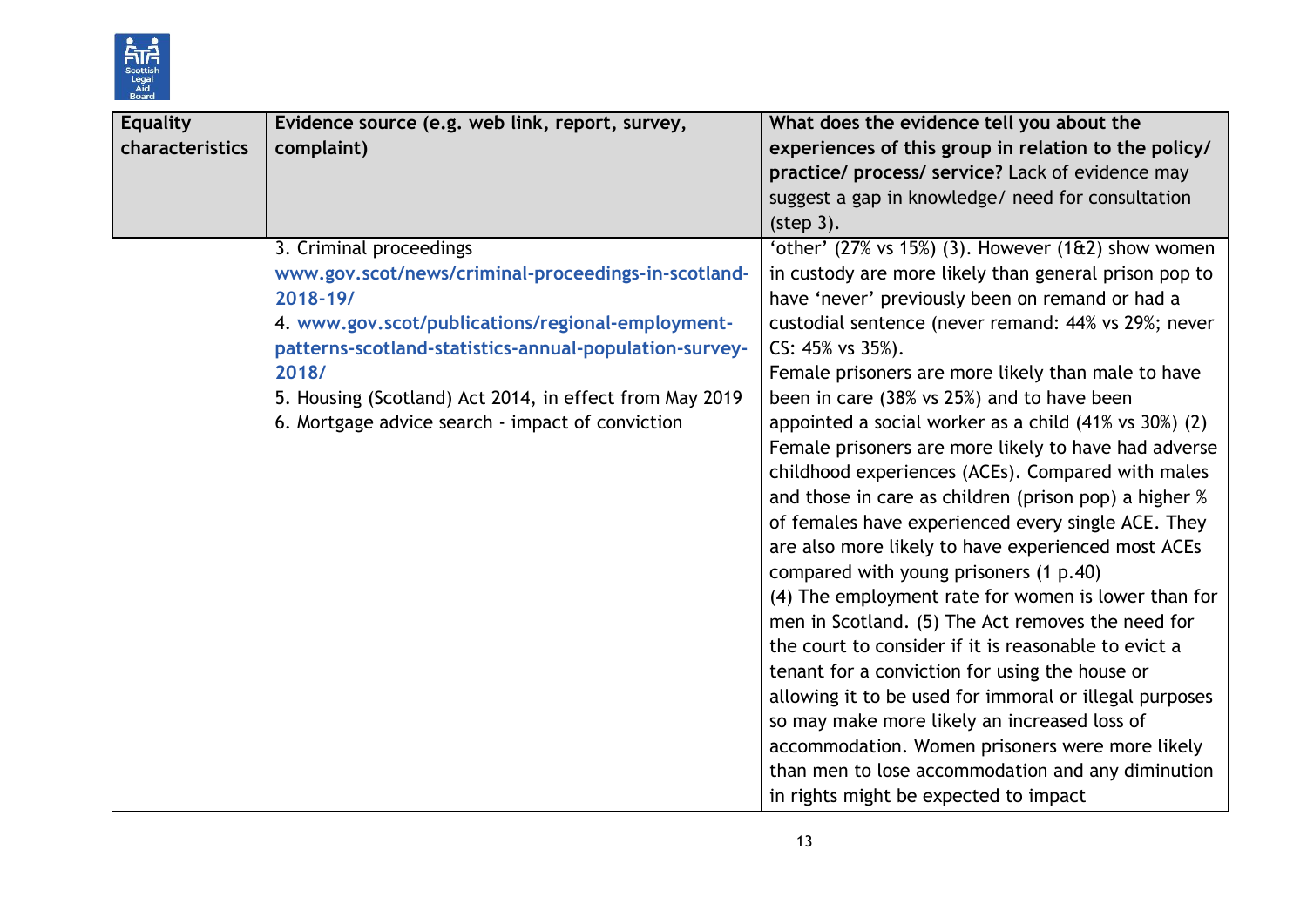

| <b>Equality</b><br>characteristics | Evidence source (e.g. web link, report, survey,<br>complaint)                                                                                                                                                               | What does the evidence tell you about the<br>experiences of this group in relation to the policy/<br>practice/ process/ service? Lack of evidence may<br>suggest a gap in knowledge/ need for consultation<br>(step 3).                                                                                                                                                                              |
|------------------------------------|-----------------------------------------------------------------------------------------------------------------------------------------------------------------------------------------------------------------------------|------------------------------------------------------------------------------------------------------------------------------------------------------------------------------------------------------------------------------------------------------------------------------------------------------------------------------------------------------------------------------------------------------|
|                                    |                                                                                                                                                                                                                             | disproportionally on women. (6) Unspent convictions<br>have to be disclosed to lenders and can affect the<br>ability to hold a mortgage, (3) more men are<br>convicted than women.                                                                                                                                                                                                                   |
| Gender<br>Reassignment             | None found in relation to sentencing                                                                                                                                                                                        | N/A                                                                                                                                                                                                                                                                                                                                                                                                  |
| <b>Sexual</b><br>orientation       | None found in relation to sentencing<br>1. Employment<br><b>Scottish Surveys Core Questions (SSCQ) 2018</b>                                                                                                                 | (1) In 2018, people who identified as 'LGB and other'<br>were twice as likely to be unemployed compared to<br>those who identified as 'heterosexual' (4.0 percent<br>versus 2.0 percent). It is important to note that a<br>higher proportion of those identifying as 'LGB and<br>other' were in the age groups 16-24 and 25-34, which<br>were also the age groups where unemployment was<br>higher. |
| Religion or<br><b>Belief</b>       | 1. Internal analysis of prison population compared to<br>census<br>2. Offender demographics, Dr S Wiltshire Glasgow Uni<br>2010<br>www.parliament.scot/parliamentarybusiness/CurrentC<br>ommittees/petitions-committee.aspx | Comparing prison figures with population figures<br>(weighted for age) shows that Catholics, Muslims and<br>'other' religions are overrepresented in the prison<br>population (C: +6.3 percentage points, M: +0.6 pp, O:<br>+0.6 pp) (1) On over representation of Catholics in<br>prison, research suggests "Catholic disproportionality<br>is primarily a result of the fact that most prisoners   |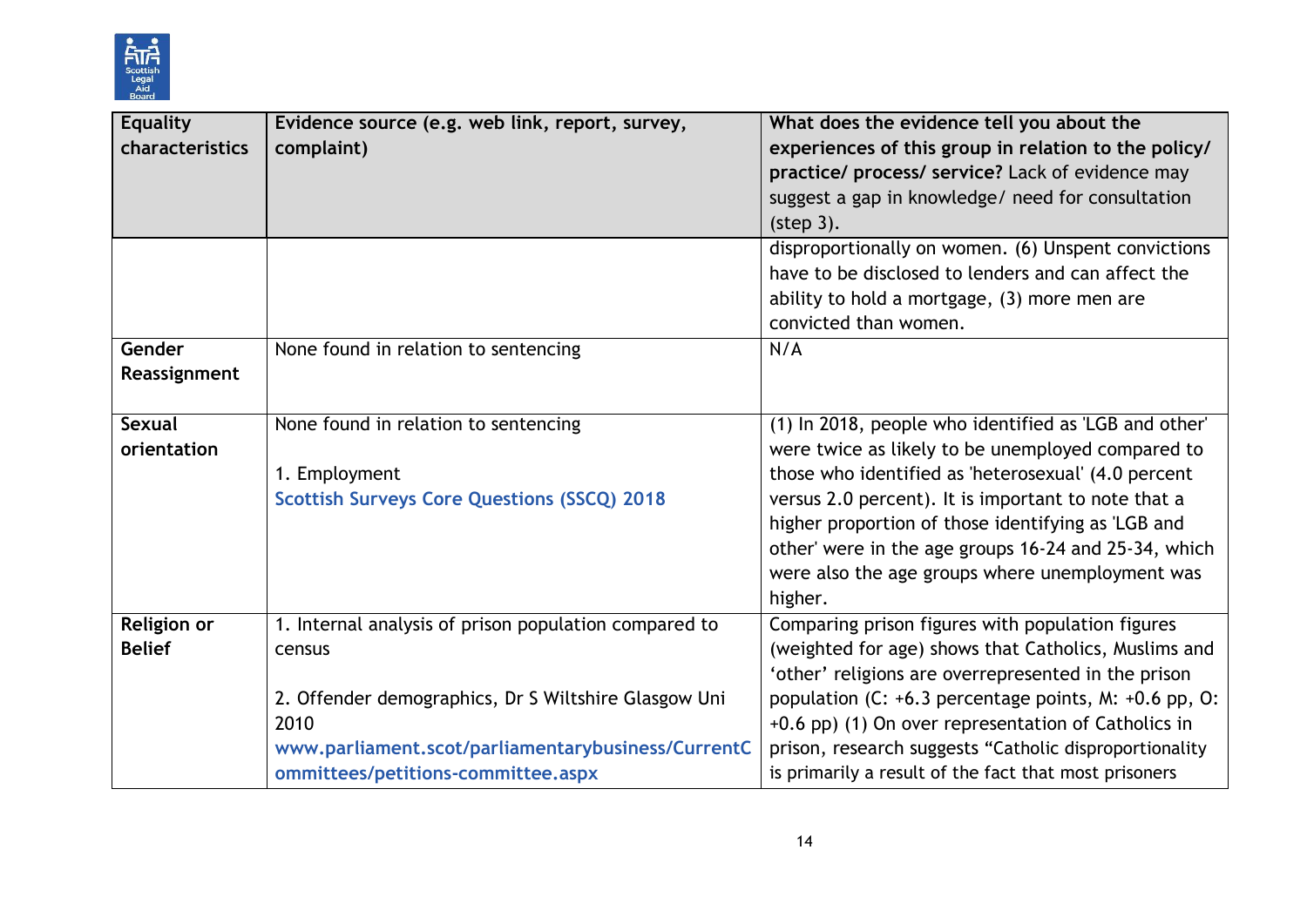

| <b>Equality</b>    | Evidence source (e.g. web link, report, survey,                     | What does the evidence tell you about the                       |
|--------------------|---------------------------------------------------------------------|-----------------------------------------------------------------|
| characteristics    | complaint)                                                          | experiences of this group in relation to the policy/            |
|                    |                                                                     | practice/ process/ service? Lack of evidence may                |
|                    |                                                                     | suggest a gap in knowledge/ need for consultation               |
|                    |                                                                     | (step 3).                                                       |
|                    |                                                                     | come from areas of deprivation and that Catholics in            |
|                    |                                                                     | Scotland tend to be concentrated there" (2)                     |
| Pregnancy or       | None found in relation to sentencing (although examples             | N/A                                                             |
| maternity          | of mitigating factors provided by the SSC <sup>9</sup> include "the |                                                                 |
|                    | likely effect on the offender and their family")                    |                                                                 |
| Marriage or        | N/A                                                                 | N/A                                                             |
| civil              |                                                                     |                                                                 |
| partnership        |                                                                     |                                                                 |
|                    |                                                                     |                                                                 |
| Care               | 1. SPS prisoner survey 2017                                         | 26% of prisoners in care as a child, 56% of these at            |
| <b>Experienced</b> | www.sps.gov.uk/Corporate/Publications/Publication-                  | age $16.$ (1 $\text{ft2}$ ). Figures for the general population |
| (corporate         | 6399.aspx                                                           | suggest 0.5% (3). Research suggests that being in               |
| parenting          | 2. SPS prisoner survey 2017 (LAC)                                   | care may make young people (generally, not                      |
| duty)              | www.sps.gov.uk/Corporate/Publications/Publication-                  | confined to secure unit) more visible to the Police             |
|                    | 6087.aspx                                                           | (meaning more likely to be criminalised / spoken to /           |
|                    | 3. Criminalisation of CE                                            | activities noticed / Stop & Searched), and more                 |
|                    | www.whocaresscotland.org/what-we-                                   | likely to be criminalised for activities that would             |
|                    | do/policy/reports-and-research/                                     | unlikely be criminalised within a family setting (3).           |
|                    | 4. Scottish Sentencing Council draft guidelines on                  |                                                                 |
|                    | sentencing                                                          |                                                                 |

l <sup>9</sup> [www.scottishsentencingcouncil.org.uk/sentencing-guidelines/guidelines-in-development/sentencing-process-guideline/](http://www.scottishsentencingcouncil.org.uk/sentencing-guidelines/guidelines-in-development/sentencing-process-guideline/)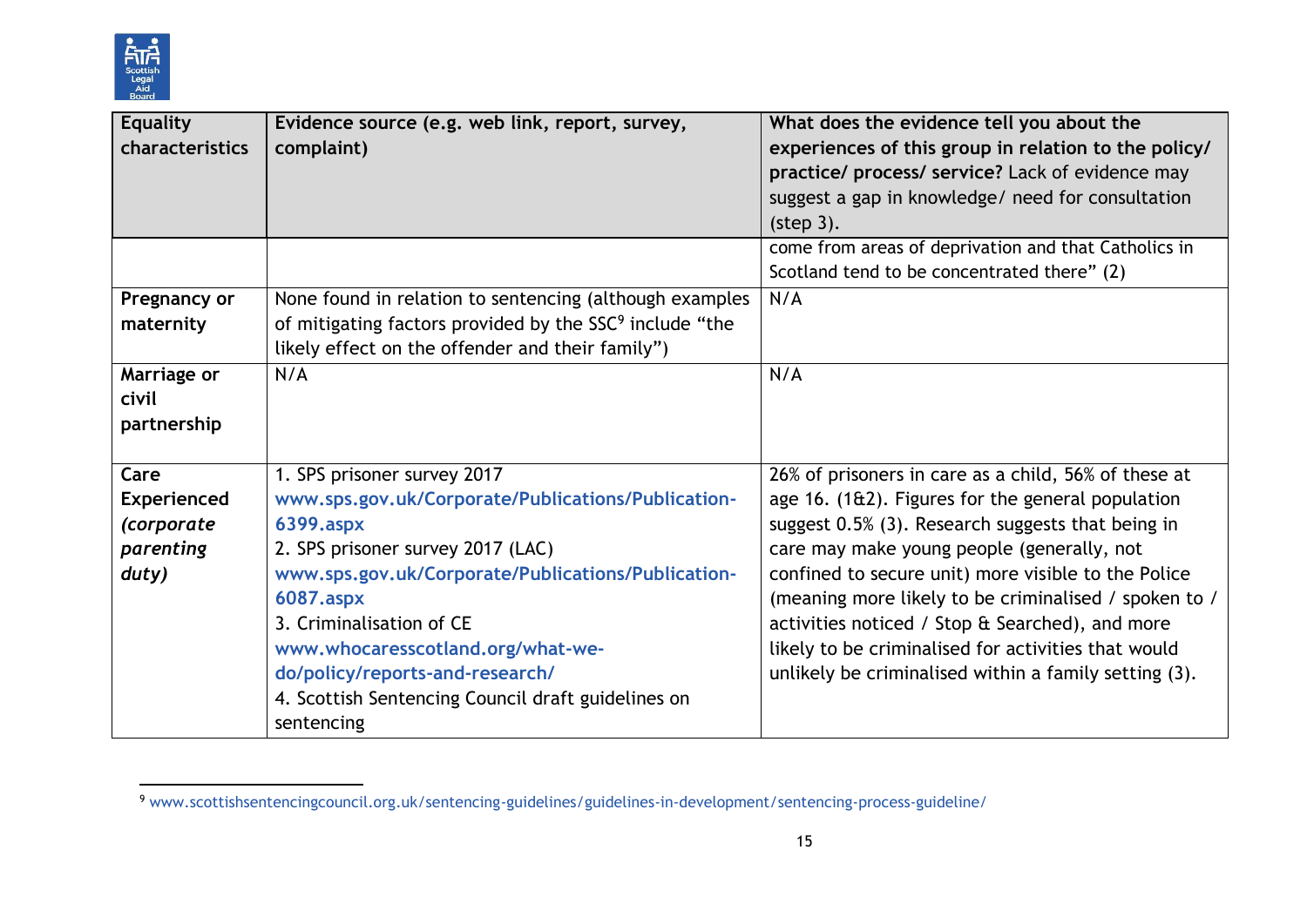

| <b>Equality</b>      | Evidence source (e.g. web link, report, survey,         | What does the evidence tell you about the                                                                |
|----------------------|---------------------------------------------------------|----------------------------------------------------------------------------------------------------------|
| characteristics      | complaint)                                              | experiences of this group in relation to the policy/<br>practice/ process/ service? Lack of evidence may |
|                      |                                                         | suggest a gap in knowledge/ need for consultation                                                        |
|                      |                                                         | (step 3).                                                                                                |
|                      | www.scottishsentencingcouncil.org.uk/sentencing-        | Example 'aggravating factors  which may make the                                                         |
|                      | guidelines/guidelines-in-development/sentencing-        | offence more serious for sentencing purposes'                                                            |
|                      | process-guideline/                                      | include "relevant previous convictions (4)".                                                             |
| Age + care           | 1. Rehabilitation periods (Annex A - Scotland Works for | Evidence from CE (3) and CE (4) suggests that CE YP                                                      |
| experience           | You - Alliance Group (guide to employment after         | could be more likely to have previous convictions                                                        |
|                      | conviction)                                             | (compared with non CE), and that (due to their                                                           |
|                      | www.mygov.scot/scotland-works-for-you/                  | recency) these convictions would be less likely to be                                                    |
|                      | 2. Management of offenders Act                          | spent compared to older CE people (1). These                                                             |
|                      | www.gov.scot/news/criminal-disclosure-reforms/          | potential 'aggravating factors' may mean the offence                                                     |
|                      |                                                         | is considered more serious.                                                                              |
|                      |                                                         | The Scottish Government have implemented part two                                                        |
|                      |                                                         | of the Management of Offenders (Scotland) Act 2019,                                                      |
|                      |                                                         | which reduces the time that convictions need to be                                                       |
|                      |                                                         | disclosed for a range of more minor offences (2)                                                         |
| <b>Cross cutting</b> | <b>SLAB's applicants surveys</b>                        | SLAB's applicant surveys show that 74% of applicants                                                     |
| evidence             |                                                         | for criminal legal aid are male, 54% had a disability                                                    |
|                      |                                                         | or limiting condition, 97% were white (1% Polish and                                                     |
|                      |                                                         | 2% other White) and 1% African, Caribbean or Black.                                                      |
|                      |                                                         | Respondents who reflected on their background cited                                                      |
|                      |                                                         | mental health issues as having an impact on their                                                        |
|                      |                                                         | ability communicate effectively.                                                                         |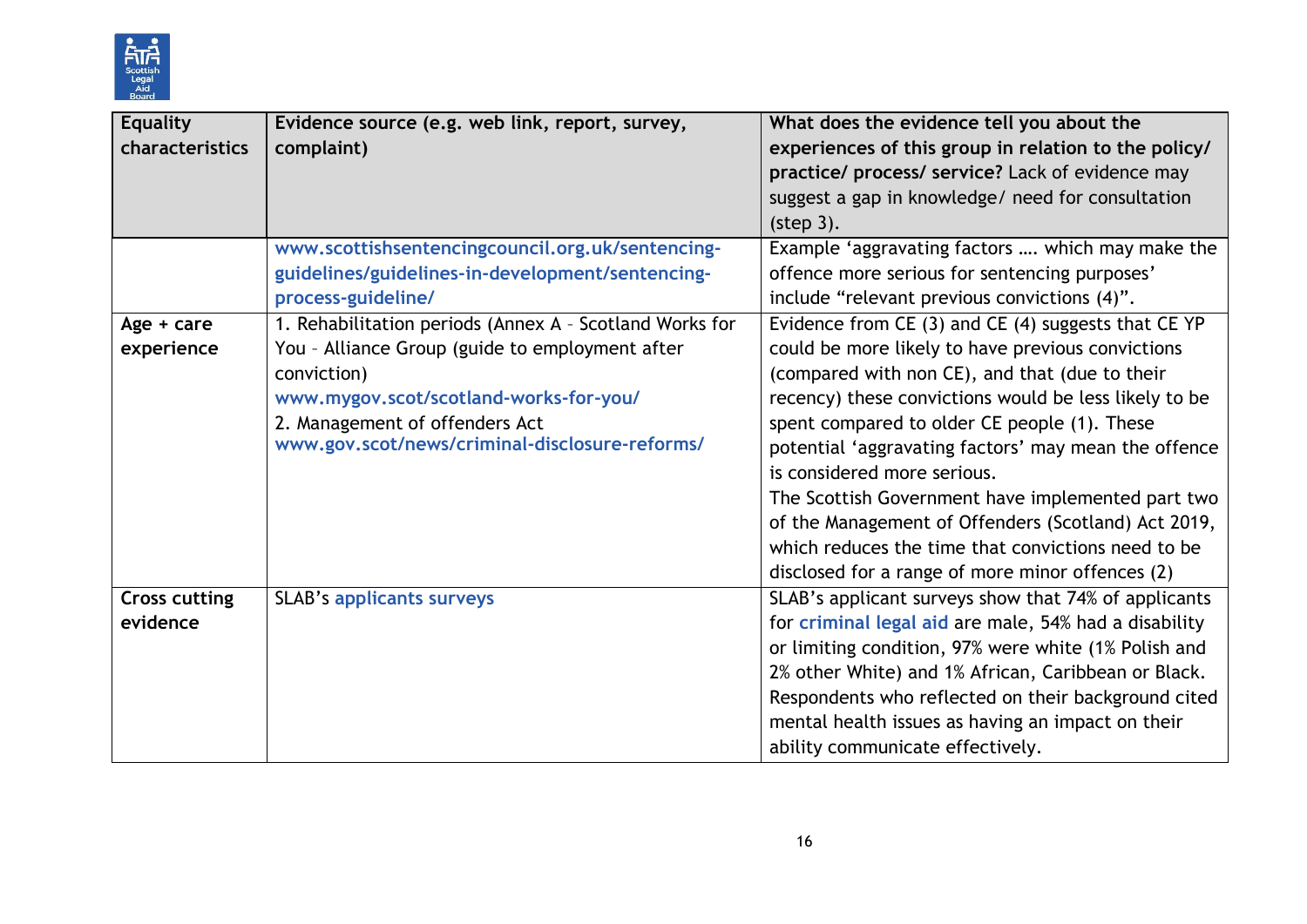

**2.2 Using the information above and your knowledge of the policy/ practice/ process/ service, summarise your overall assessment of how important and relevant the policy/ practice/ process/ service is likely to be for equality groups.**

The operation of the criminal justice system overall shows differentiated experiences by equality groups. There is also evidence that equality groups may have characteristics which make proceedings more difficult for them to follow. Lastly, there is evidence that employment levels vary by equality groups (linked to loss of livelihood and career prospects) and that conviction can negatively affect a wide range of people's lives.

**2.3 Outcome of step 2 and next steps. Complete the table below to inform the next stage of the EqIA process.**  *Consult with the project group and/ or Corporate Policy Officer (Equalities) on completing this section.*

| Outcome of Step 2 following initial evidence gathering and         |                     | Next steps                                         |
|--------------------------------------------------------------------|---------------------|----------------------------------------------------|
| relevance to equality characteristics                              | $(Y \text{ or } N)$ |                                                    |
| There is no relevance to equality or our corporate parenting       |                     | Proceed to Step 5: agree with decision makers      |
| duties                                                             |                     | that no EqIA is required based on current evidence |
| There is relevance to some or all of the equality groups and/      |                     | Proceed to Step 3: complete full EqIA              |
| or our corporate parenting duties                                  |                     |                                                    |
| It is unclear if there is relevance to some or all of the equality | N                   | Proceed to Step 3: complete full EqIA              |
| groups and/ or our corporate parenting duties                      |                     |                                                    |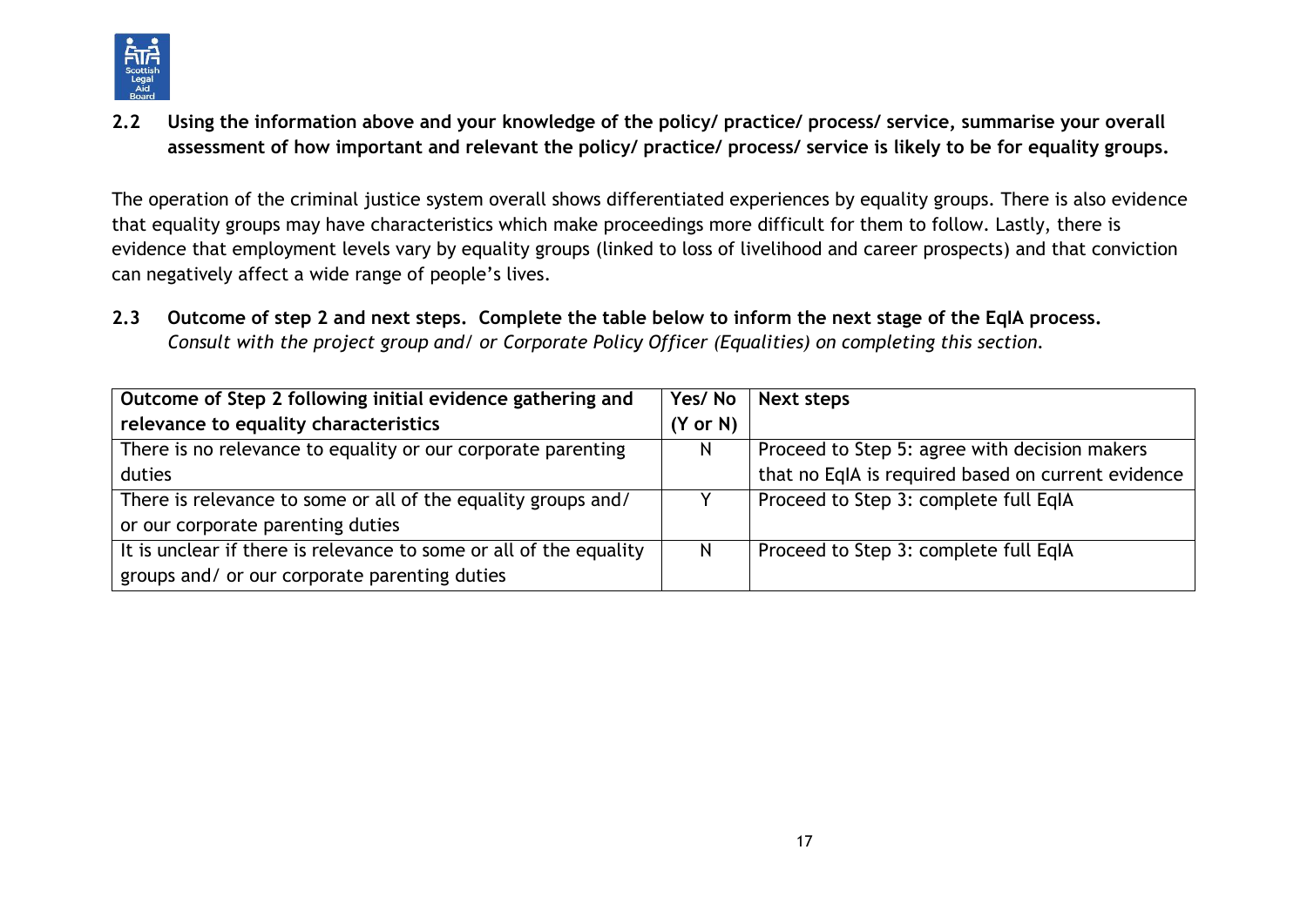

## **Step 3 – stakeholder involvement and consultation**

This step will help you to address any gaps in evidence identified in Step 2. Speaking to people who will be affected by your policy/ practice/ process/ service can help clarify the impact it will have on different equality groups.

**Remember that sufficient evidence is required for you to show 'due regard' to the likely or actual impact of your policy/ practice/ process/ service on equality groups. An inadequate analysis in an assessment may mean failure to meet the general duty**.

The Policy and Development team can help to identify appropriate ways to engage with external groups or to undertake research to fill evidence gaps.

**3.1 Do you/did you have any consultation or involvement planned for this policy/ practice/ process/ service?**  Yes

Evidence and initial assessment of impact suggests that further insight is needed in relation to: any difference in characteristics of those accused in Sheriff Court as opposed to the Justice of the Peace Court; potential impacts of gender reassignment.

### **3.2 List all the stakeholder groups that you will talk to about this policy/ practice/ process/ service.**

We undertook a formal written consultation and the analysis report can be found on our website, **[here](https://www.slab.org.uk/app/uploads/2021/03/IoJ-consultation-analysis.pdf)**.

## **3.3 What did you learn from the consultation/ involvement? Remember to record relevant actions in the assessment action log.**

Respondents noted that, from their experience, some people accused of offences who are prosecuted through the JP court experience mental health problems and language barriers. There was a desire that these needs should be reflected in how SLAB operates the Interests of Justice test.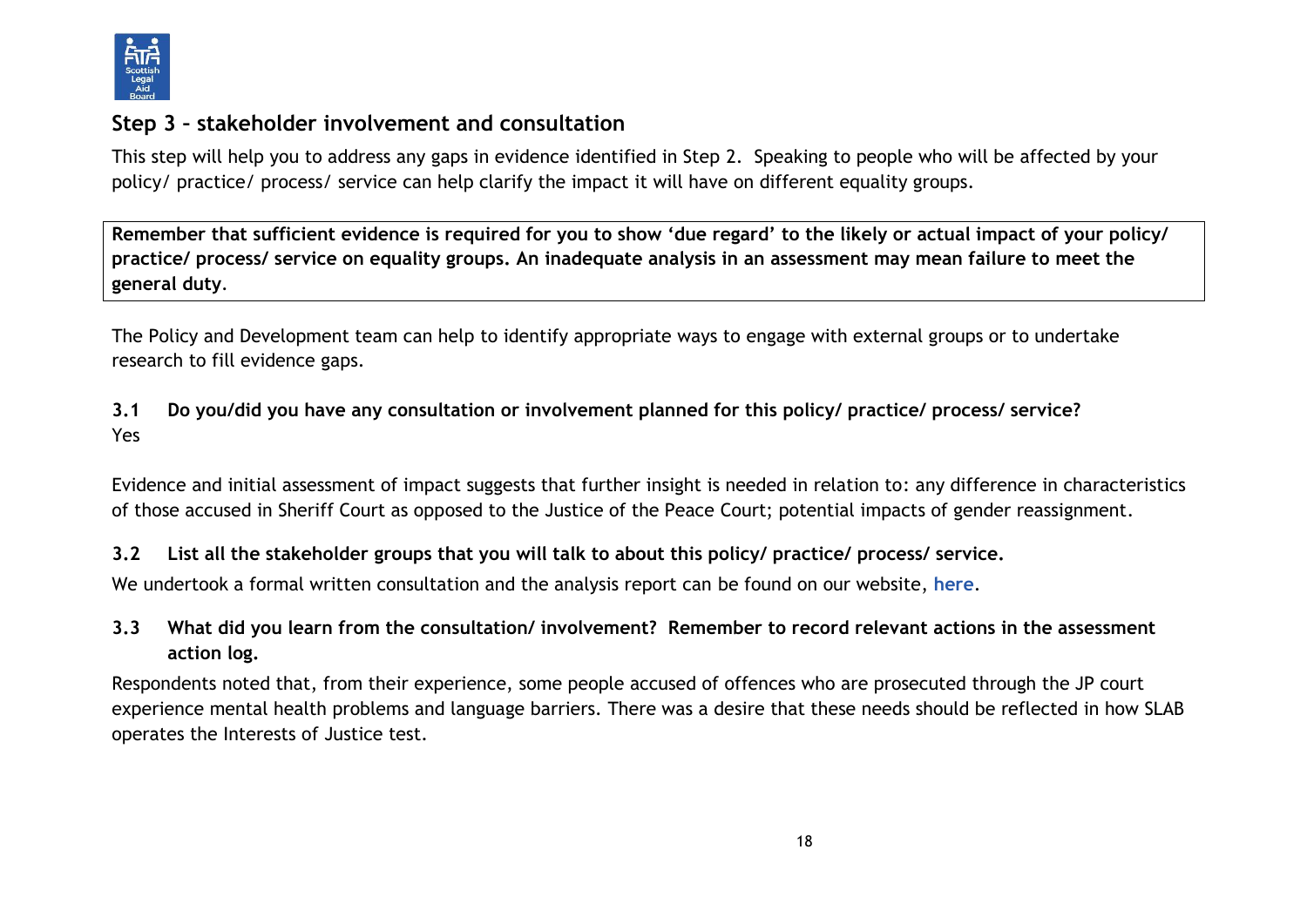

## **Step 4 - Impact on equality groups and steps to address these**

You must consider the three aims of the general duty for each protected characteristic. The following questions will help:

- **Is there potential for discrimination, victimisation, harassment or other unlawful conduct that is prohibited under the Equality Act 2010?** How will this be mitigated?
- **Is there potential to advance equality of opportunity between people who share a characteristic and those who do not?** How can this be achieved?
- **Is there potential for developing good relations between people who share a relevant protected characteristic and those who do not?** How can this be achieved?
- **4.1 Does the policy/ practice/ process/ service have any impacts (whether intended or unintended, positive or negative) on any of the equality characteristics?**

For all equality groups, there is a small positive impact of removing discretion in Sheriff Court cases, as it removes any potential for unconscious bias.

| Age            | Place 'X' in the relevant box(es)               |        |        | Describe the changes or actions (if any) you plan to take.    |
|----------------|-------------------------------------------------|--------|--------|---------------------------------------------------------------|
|                | <b>Negative</b><br><b>Positive</b><br><b>No</b> |        |        | E.g. to mitigate any impact, maximise the positive impact, or |
|                | impact                                          | impact | impact | record your justification to not make changes despite the     |
|                |                                                 |        |        | potential for adverse impact.                                 |
| potential for  |                                                 |        |        | Potential negative impact on: older people if "future"        |
| discrimination |                                                 |        |        | prospects" the key; younger people if "livelihood". The       |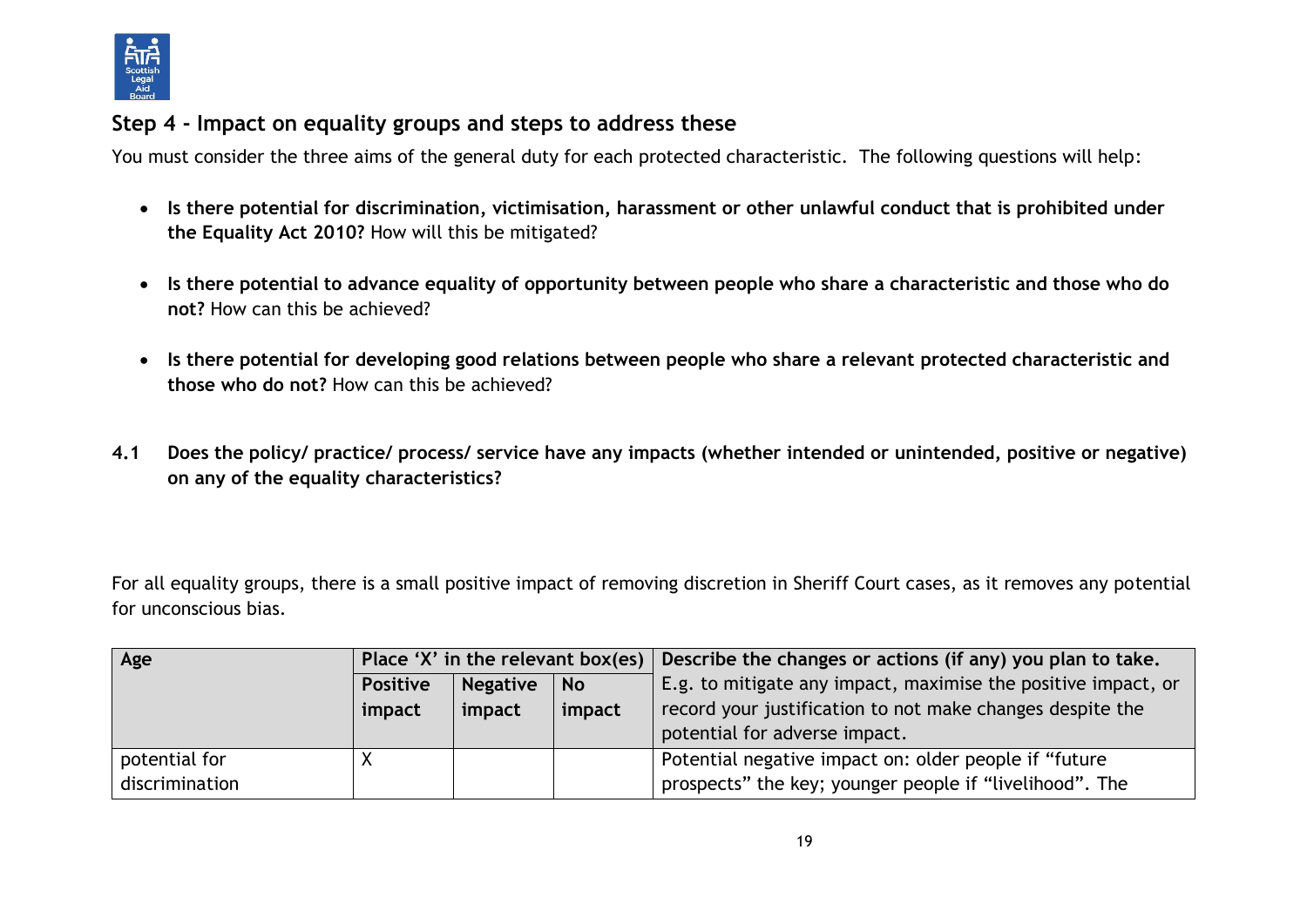

|                                                 |  | threshold approach to reaching a decision mitigates these<br>potential negative impacts- SLAB looks for evidence<br>supporting a grant; we do not weigh evidence against<br>granting. Positive impact of factor relating to<br>"understanding". |
|-------------------------------------------------|--|-------------------------------------------------------------------------------------------------------------------------------------------------------------------------------------------------------------------------------------------------|
| potential for developing<br>good relations      |  | None                                                                                                                                                                                                                                            |
| potential to advance<br>equality of opportunity |  | The "understanding" factor specifically mentions age.<br>Decision makers guidance and external guidance for solicitors<br>will specify how this is taken into account and what<br>information to provide.                                       |

| Sex                      |                 | Place 'X' in the relevant box(es) |           | Describe the changes or actions (if any) you plan to take.       |
|--------------------------|-----------------|-----------------------------------|-----------|------------------------------------------------------------------|
|                          | <b>Positive</b> | <b>Negative</b>                   | <b>No</b> | E.g. to mitigate any impact, maximise the positive impact, or    |
|                          | impacts         | impacts                           | impact    | record your justification to not make changes despite the        |
|                          |                 |                                   |           | potential for adverse impact.                                    |
| potential for            | X               |                                   |           | Potential negative impact on women where 'loss of liberty' is    |
| discrimination           |                 |                                   |           | key, given lower rate of custodial sentences. The threshold      |
|                          |                 |                                   |           | approach to reaching a decision mitigates this potential         |
|                          |                 |                                   |           | negative impact- we looks for evidence supporting a grant        |
|                          |                 |                                   |           | across all factors. Positive impact for women through specific   |
|                          |                 |                                   |           | guidance for solicitors to consider loss of housing or impact on |
|                          |                 |                                   |           | caring responsibilities in relation to "other consequences".     |
| potential for developing |                 |                                   | Χ         |                                                                  |
| good relations           |                 |                                   |           |                                                                  |
| potential to advance     |                 |                                   | Χ         |                                                                  |
| equality of opportunity  |                 |                                   |           |                                                                  |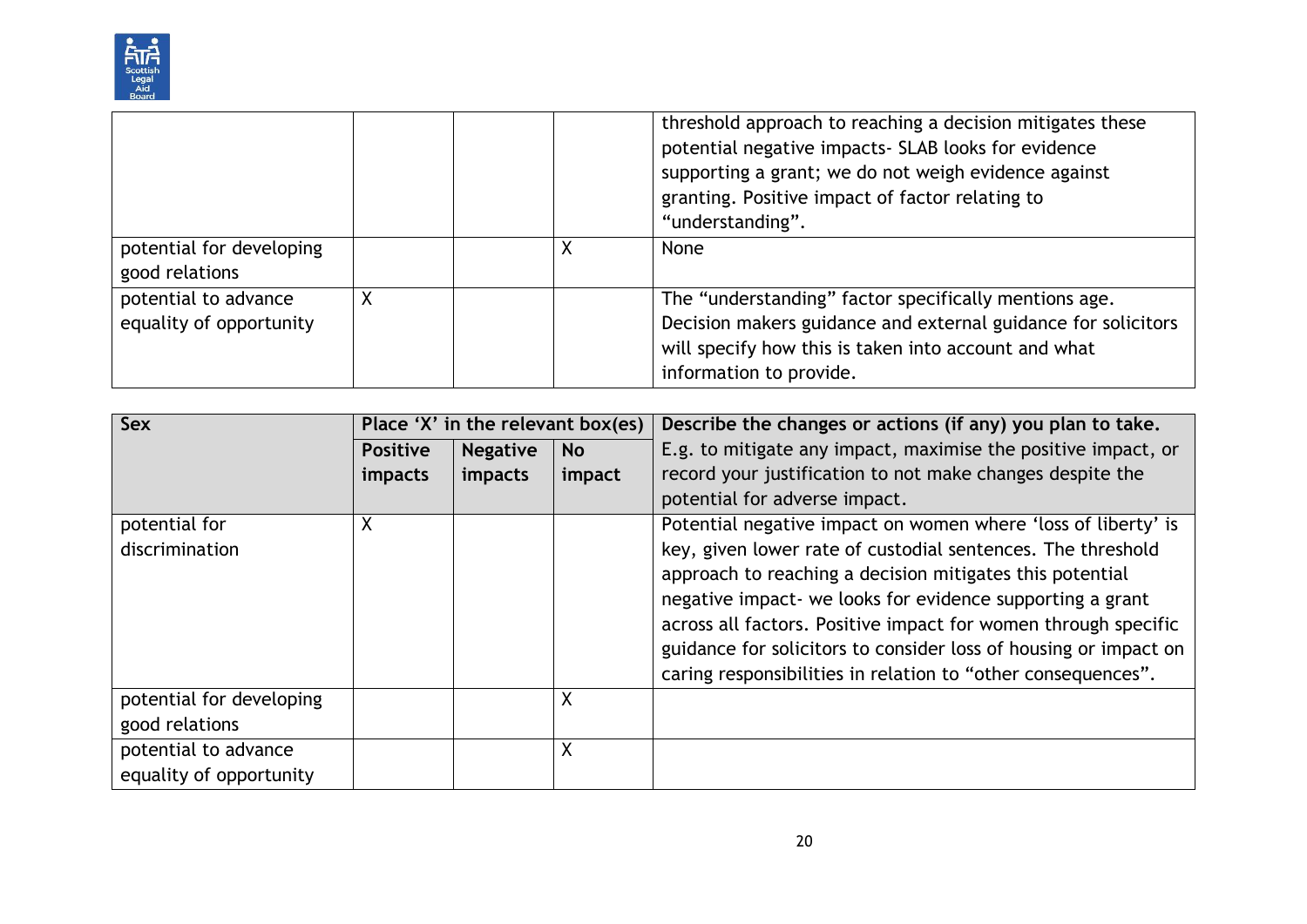

| <b>Disability</b>       | Place 'X' in the relevant box(es) |                 |           | Describe the changes or actions (if any) you plan to take.        |
|-------------------------|-----------------------------------|-----------------|-----------|-------------------------------------------------------------------|
|                         | <b>Positive</b>                   | <b>Negative</b> | No impact | E.g. to mitigate any impact, maximise the positive impact, or     |
|                         | <i>impacts</i>                    | impacts         |           | record your justification to not make changes despite the         |
|                         |                                   |                 |           | potential for adverse impact.                                     |
| potential for           | X                                 |                 |           | Potential negative impact if profile of people with disabilities  |
| discrimination          |                                   |                 |           | at JP is different to Sheriff Court, but we have no evidence of   |
|                         |                                   |                 |           | this.                                                             |
|                         |                                   |                 |           | Potential positive impact on people with disabilities if "loss of |
|                         |                                   |                 |           | liberty" is key factor, given high representation amongst         |
|                         |                                   |                 |           | prisoners. Potential negative impact if "loss of livelihood" is   |
|                         |                                   |                 |           | key factor due to lower employment rates, although if             |
|                         |                                   |                 |           | custodial sentence is likely this will impact benefits payments   |
|                         |                                   |                 |           | and therefore livelihood. The threshold approach to making        |
|                         |                                   |                 |           | this decision mitigates the potential negative impacts.           |
| potential for           |                                   |                 | X         |                                                                   |
| developing good         |                                   |                 |           |                                                                   |
| relations               |                                   |                 |           |                                                                   |
| potential to advance    | $\mathsf{x}$                      |                 |           | Positive impact of 'unable to understand' factor in taking into   |
| equality of opportunity |                                   |                 |           | account issues faced by people with disabilities. Decision        |
|                         |                                   |                 |           | makers guidance and external guidance for solicitors will         |
|                         |                                   |                 |           | specify how this is taken into account and what information to    |
|                         |                                   |                 |           | provide.                                                          |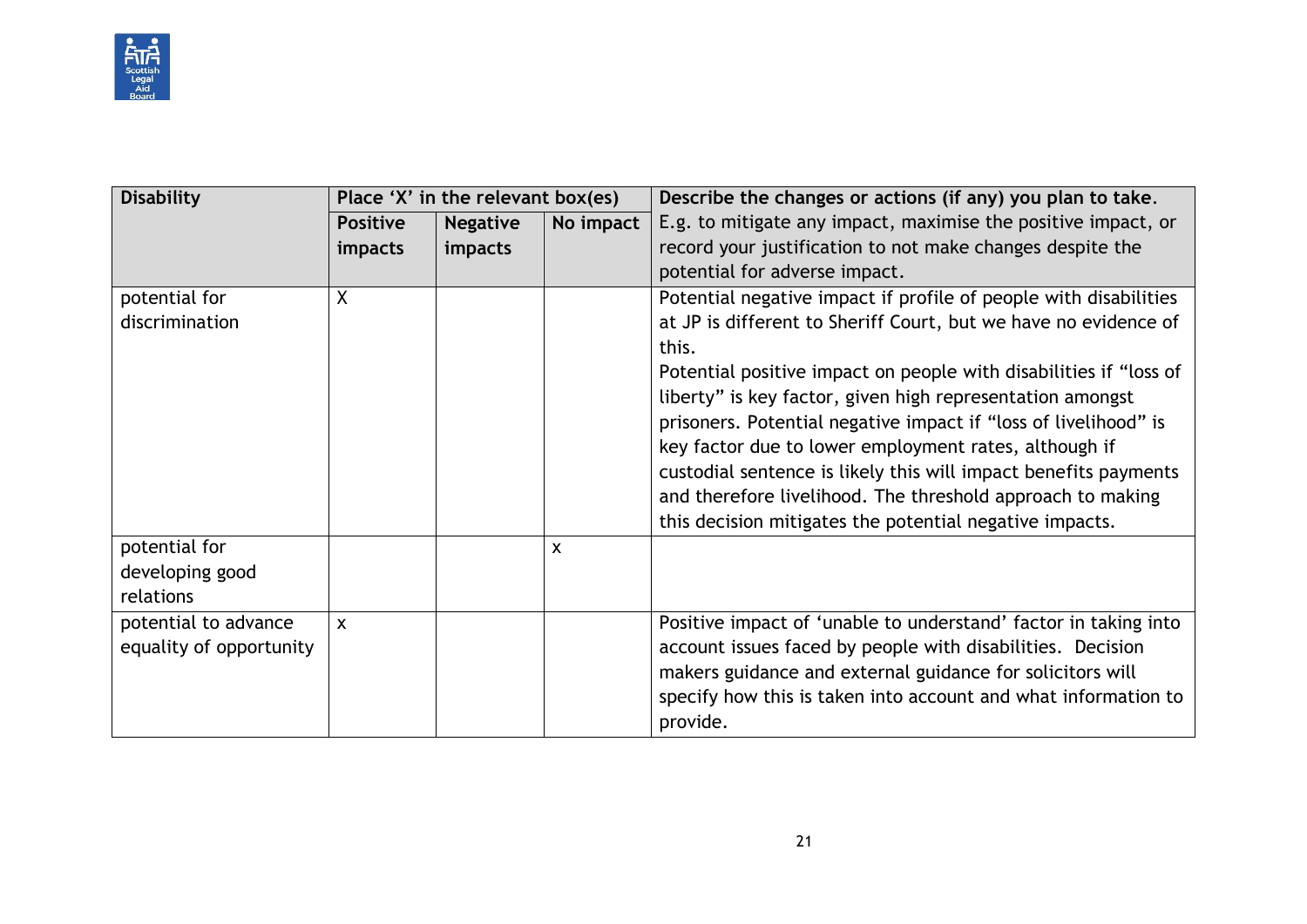

| <b>Gender Reassignment</b> |                 | Place 'X' in the relevant box(es) |           | Describe the changes or actions (if any) you plan to take.    |
|----------------------------|-----------------|-----------------------------------|-----------|---------------------------------------------------------------|
|                            | <b>Positive</b> | <b>Negative</b>                   | No impact | E.g. to mitigate any impact, maximise the positive impact, or |
|                            | impacts         | impacts                           |           | record your justification to not make changes despite the     |
|                            |                 |                                   |           | potential for adverse impact.                                 |
| potential for              |                 |                                   | X         |                                                               |
| discrimination             |                 |                                   |           |                                                               |
| potential for              |                 |                                   | $\sf X$   |                                                               |
| developing good            |                 |                                   |           |                                                               |
| relations                  |                 |                                   |           |                                                               |
| potential to advance       |                 |                                   | χ         |                                                               |
| equality of opportunity    |                 |                                   |           |                                                               |
|                            |                 |                                   |           |                                                               |

| Race                                 |                                                                                                                                                                                                                                                       | Place 'X' in the relevant box(es) |           | Describe the changes or actions (if any) you plan to take.                                                                                                                                                                                                                                                                      |
|--------------------------------------|-------------------------------------------------------------------------------------------------------------------------------------------------------------------------------------------------------------------------------------------------------|-----------------------------------|-----------|---------------------------------------------------------------------------------------------------------------------------------------------------------------------------------------------------------------------------------------------------------------------------------------------------------------------------------|
|                                      | <b>Positive</b>                                                                                                                                                                                                                                       | <b>Negative</b>                   | No impact | E.g. to mitigate any impact, maximise the positive impact, or                                                                                                                                                                                                                                                                   |
|                                      | impacts                                                                                                                                                                                                                                               | impacts                           |           | record your justification to not make changes despite the                                                                                                                                                                                                                                                                       |
|                                      |                                                                                                                                                                                                                                                       |                                   |           | potential for adverse impact.                                                                                                                                                                                                                                                                                                   |
| potential for<br>X<br>discrimination | The threshold approach to making this decision mitigates<br>potential negative impacts - we look for evidence in support<br>of granting across all factors and do not weigh evidence<br>against a grant. Potential positive impact on applicants from |                                   |           |                                                                                                                                                                                                                                                                                                                                 |
|                                      |                                                                                                                                                                                                                                                       |                                   |           | Black and White ethnic groups if 'loss of liberty' is key factor,<br>and potential negative impact on people of Asian, other or<br>mixed ethnic origin, given representation in prison population.<br>For those ethnic groups with lower levels of employment,<br>focus on 'loss of livelihood' factor may have adverse impact. |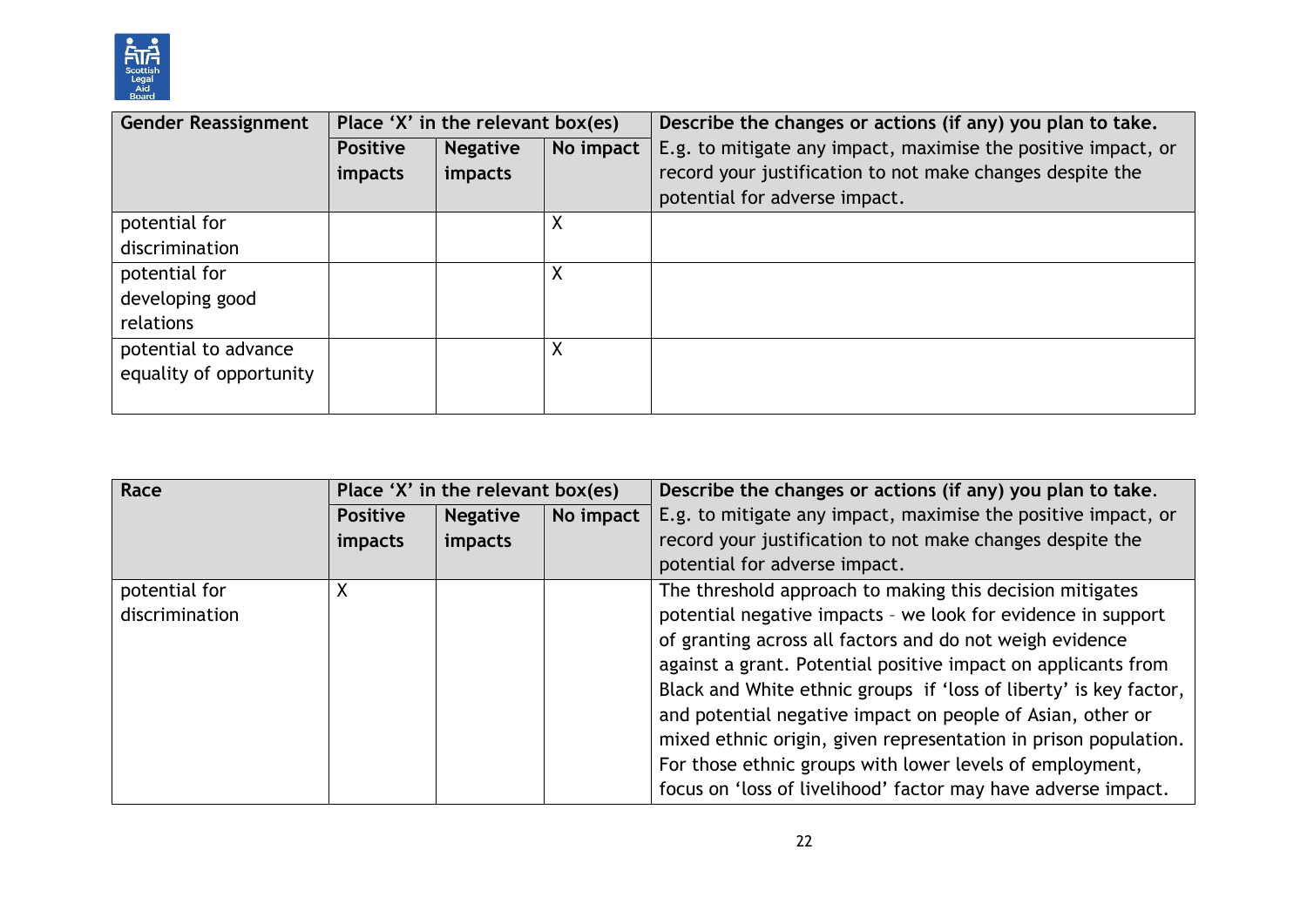

| potential for           |  |                                                              |
|-------------------------|--|--------------------------------------------------------------|
| developing good         |  |                                                              |
| relations               |  |                                                              |
| potential to advance    |  | Positive impact of 'unable to understand proceedings' factor |
| equality of opportunity |  | in taking into account intersection of race (encompassing    |
|                         |  | nationality and ethnicity) and language.                     |

| <b>Religion or Belief</b> |                 | Place 'X' in the relevant box(es) |           | Describe the changes or actions (if any) you plan to take.       |
|---------------------------|-----------------|-----------------------------------|-----------|------------------------------------------------------------------|
|                           | <b>Positive</b> | <b>Negative</b>                   | No impact | E.g. to mitigate any impact, maximise the positive impact, or    |
|                           | impacts         | impacts                           |           | record your justification to not make changes despite the        |
|                           |                 |                                   |           | potential for adverse impact.                                    |
| potential for             | χ               |                                   |           | The threshold approach to making this decision mitigates         |
| discrimination            |                 |                                   |           | potential negative impacts. 'Loss of liberty' if key factor may  |
|                           |                 |                                   |           | have positive impact on Catholic, Muslim and 'Other' religious   |
|                           |                 |                                   |           | persons, and adverse for others, whilst 'loss of livelihood' may |
|                           |                 |                                   |           | have adverse impact given lower employment rates for some        |
|                           |                 |                                   |           | religion/belief groups.                                          |
| potential for             |                 |                                   | X         |                                                                  |
| developing good           |                 |                                   |           |                                                                  |
| relations                 |                 |                                   |           |                                                                  |
| potential to advance      |                 |                                   | X         |                                                                  |
| equality of opportunity   |                 |                                   |           |                                                                  |
|                           |                 |                                   |           |                                                                  |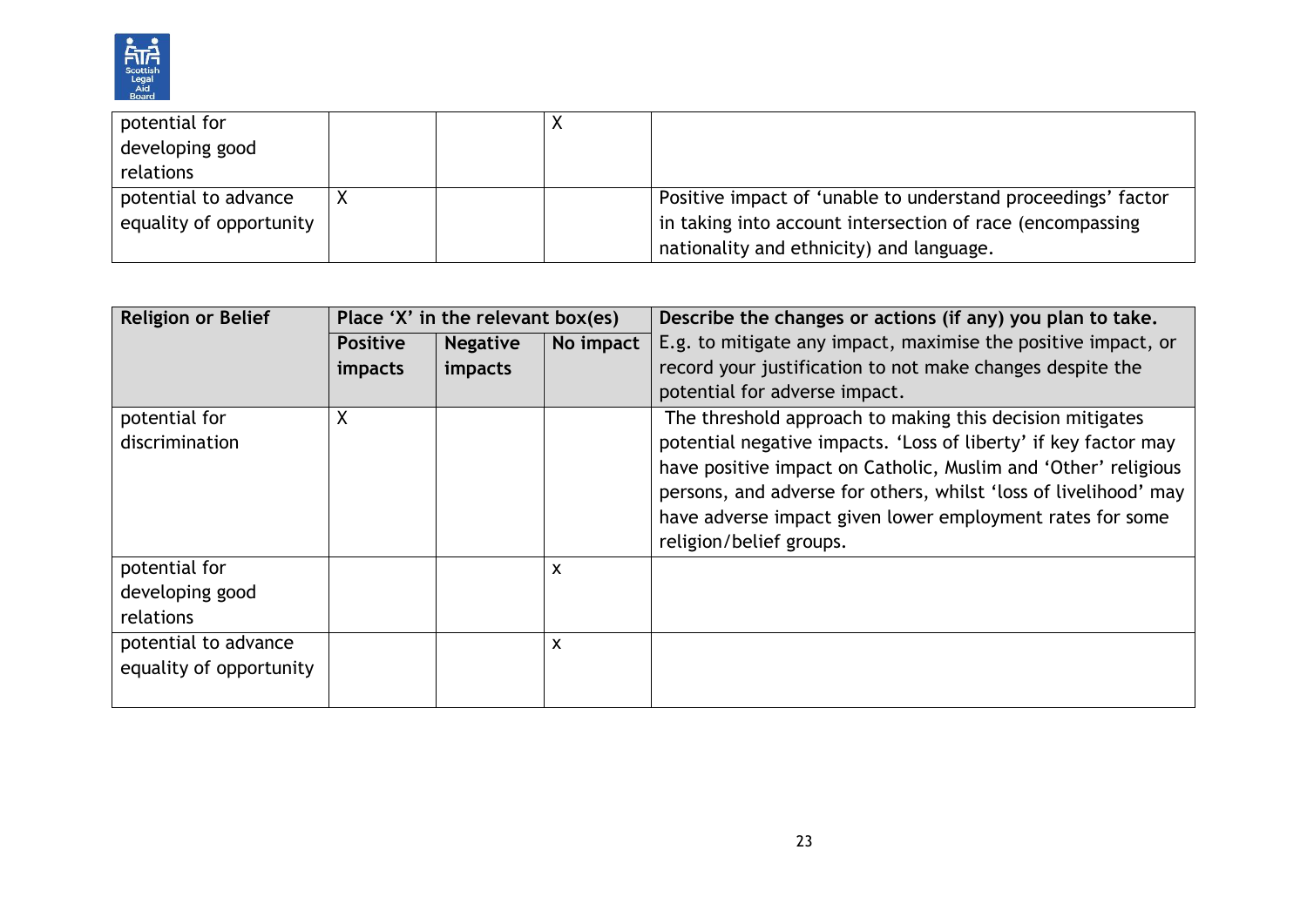

| <b>Sexual Orientation</b> | Place 'X' in the relevant box(es) |                 |           | Describe the changes or actions (if any) you plan to take.    |
|---------------------------|-----------------------------------|-----------------|-----------|---------------------------------------------------------------|
|                           | <b>Positive</b>                   | <b>Negative</b> | No impact | E.g. to mitigate any impact, maximise the positive impact, or |
|                           | impacts                           | impacts         |           | record your justification to not make changes despite the     |
|                           |                                   |                 |           | potential for adverse impact.                                 |
| potential for             | X                                 |                 |           | 'Loss of livelihood' factor may have an adverse impact given  |
| discrimination            |                                   |                 |           | lower rates of employment amongst LGBT people. The            |
|                           |                                   |                 |           | threshold approach to making this decision mitigates this     |
|                           |                                   |                 |           | potential negative impact.                                    |
| potential for             |                                   |                 | X         |                                                               |
| developing good           |                                   |                 |           |                                                               |
| relations                 |                                   |                 |           |                                                               |
| potential to advance      |                                   |                 | X         |                                                               |
| equality of opportunity   |                                   |                 |           |                                                               |
|                           |                                   |                 |           |                                                               |

| Pregnancy & Maternity   | Place 'X' in the relevant box(es) |                 |           | Describe the changes or actions (if any) you plan to take.    |
|-------------------------|-----------------------------------|-----------------|-----------|---------------------------------------------------------------|
|                         | <b>Positive</b>                   | <b>Negative</b> | No impact | E.g. to mitigate any impact, maximise the positive impact, or |
|                         | <i>impacts</i>                    | impacts         |           | record your justification to not make changes despite the     |
|                         |                                   |                 |           | potential for adverse impact.                                 |
| potential for           | X                                 |                 |           | That pregnancy could be a mitigating factor in sentencing     |
| discrimination          |                                   |                 |           | would have a positive impact on 'further consequences'.       |
| potential for           |                                   |                 | X         |                                                               |
| developing good         |                                   |                 |           |                                                               |
| relations               |                                   |                 |           |                                                               |
| potential to advance    |                                   |                 | Χ         |                                                               |
| equality of opportunity |                                   |                 |           |                                                               |
|                         |                                   |                 |           |                                                               |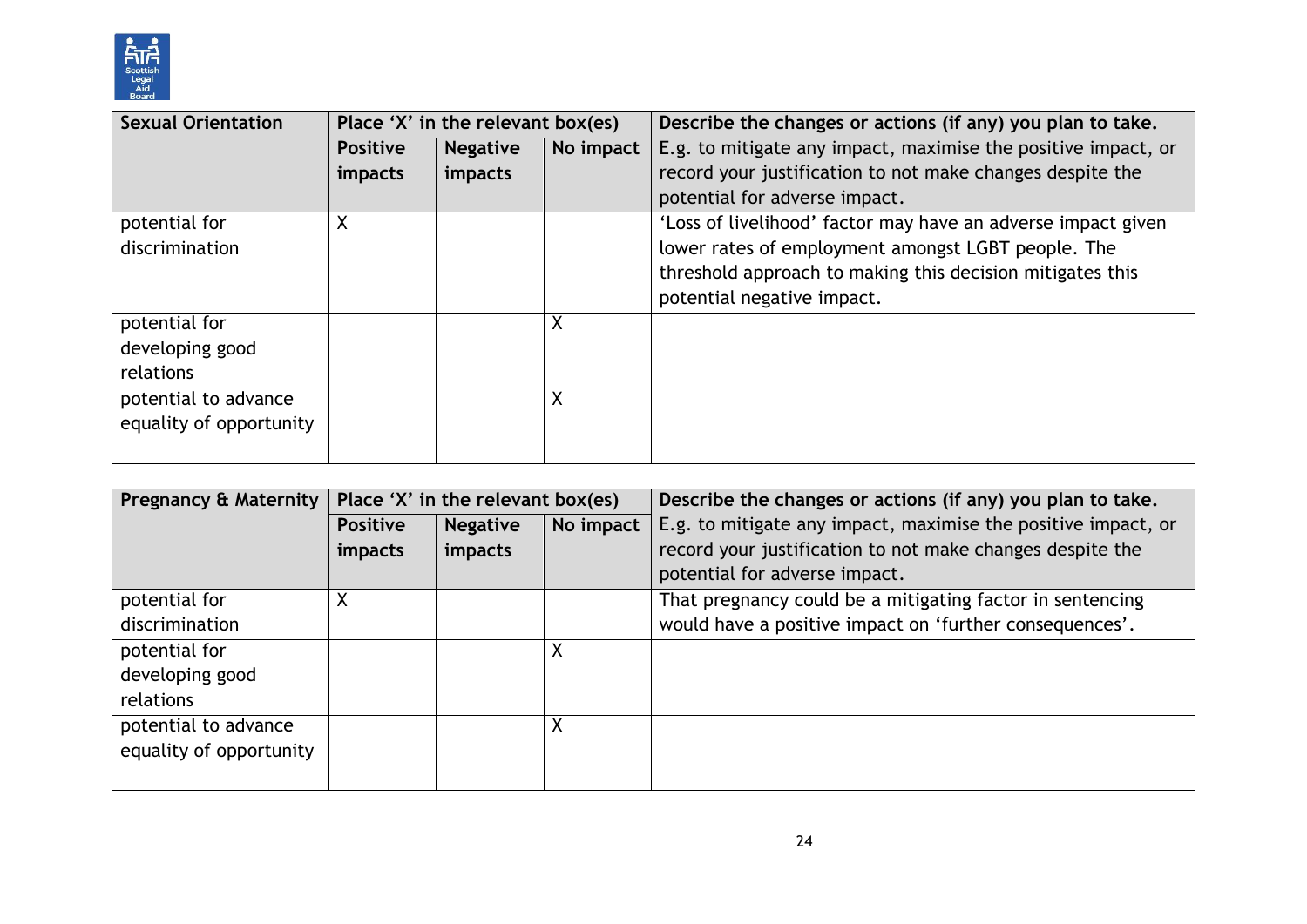

| Marriage & Civil        | Place 'X' in the relevant box(es) |                 |           | Describe the changes or actions (if any) you plan to take.    |
|-------------------------|-----------------------------------|-----------------|-----------|---------------------------------------------------------------|
| Partnership             | <b>Positive</b>                   | <b>Negative</b> | No impact | E.g. to mitigate any impact, maximise the positive impact, or |
|                         | impacts                           | impacts         |           | record your justification to not make changes despite the     |
|                         |                                   |                 |           | potential for adverse impact.                                 |
| potential for           |                                   |                 |           |                                                               |
| discrimination          |                                   |                 |           |                                                               |
| potential for           |                                   |                 | Χ         |                                                               |
| developing good         |                                   |                 |           |                                                               |
| relations               |                                   |                 |           |                                                               |
| potential to advance    |                                   |                 | Χ         |                                                               |
| equality of opportunity |                                   |                 |           |                                                               |
|                         |                                   |                 |           |                                                               |

| <b>Care experienced</b>         | Place 'X' in the relevant box(es)  |           | Describe the changes or actions (if any) you plan to take.                                                                                                                                                                                                                                                                                                                         |
|---------------------------------|------------------------------------|-----------|------------------------------------------------------------------------------------------------------------------------------------------------------------------------------------------------------------------------------------------------------------------------------------------------------------------------------------------------------------------------------------|
| young people                    | <b>Negative</b><br><b>Positive</b> | No impact | E.g. to mitigate any impact, maximise the positive impact, or                                                                                                                                                                                                                                                                                                                      |
|                                 | impacts<br><i>impacts</i>          |           | record your justification to not make changes despite the                                                                                                                                                                                                                                                                                                                          |
|                                 |                                    |           | potential for adverse impact.                                                                                                                                                                                                                                                                                                                                                      |
| potential for<br>discrimination |                                    |           | Potential positive impact of 'loss of liberty factor' for care<br>experienced persons, given higher rates of imprisonment,<br>though potential adverse impact of 'loss of livelihood' given<br>lower rates of employment; where a custodial sentence is<br>likely, imprisonment impacts on benefits. The threshold<br>approach mitigates the potential negative impact on 'loss of |
|                                 |                                    |           | livelihood'.                                                                                                                                                                                                                                                                                                                                                                       |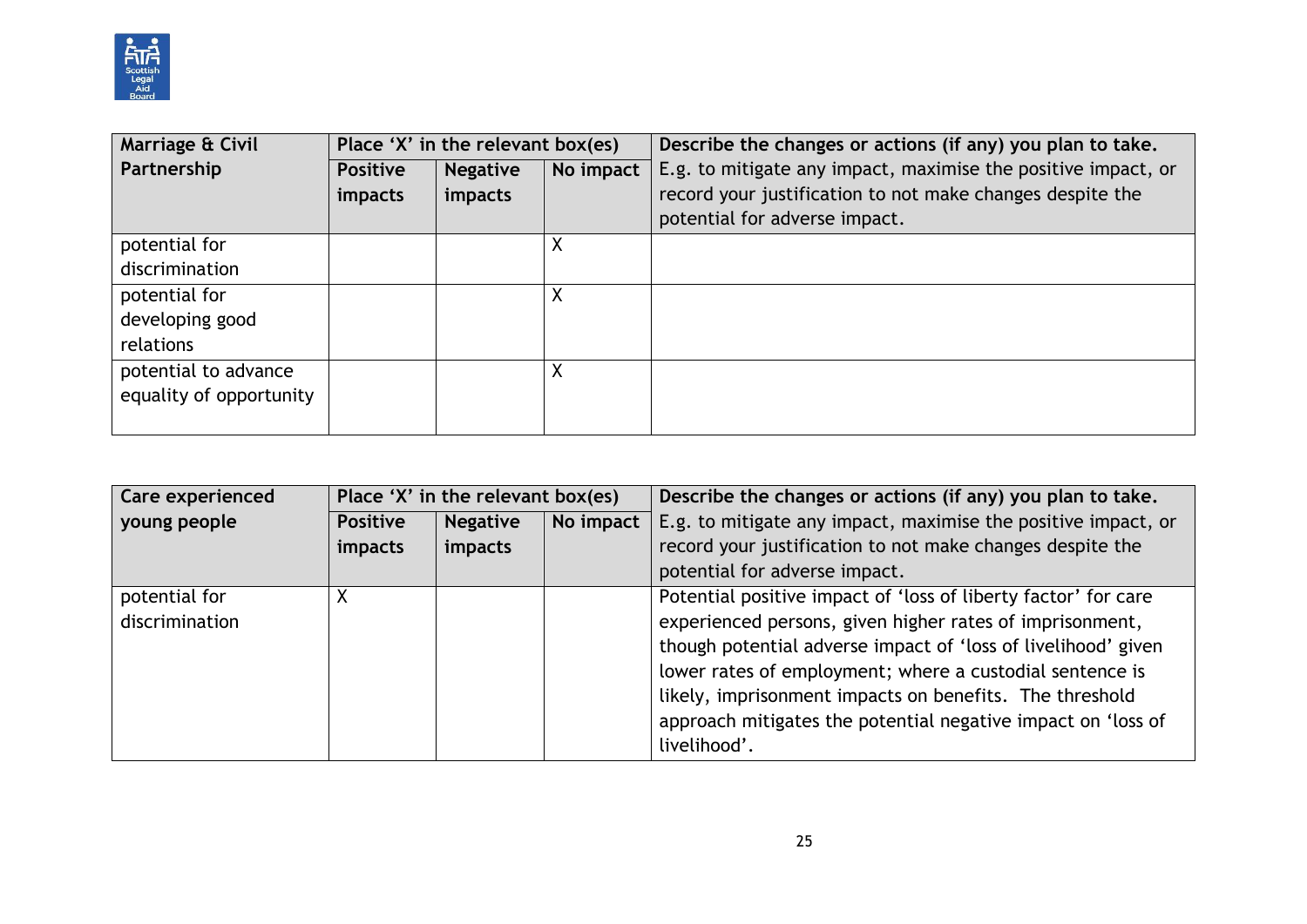

| potential for           |  | $\lambda$ |  |
|-------------------------|--|-----------|--|
| developing good         |  |           |  |
| relations               |  |           |  |
| potential to advance    |  |           |  |
| equality of opportunity |  |           |  |
|                         |  |           |  |

#### **4.2 Describe how the assessment so far might affect other areas of this policy**/ practice/ process/ service **and/ or project timeline?**

16/6/20: assessment so far indicates that no major change is needed to the overall policy, although some further mitigations could be built into how SLAB asks for evidence in relation to the factors. Such as adding 'caring responsibilities' and 'impact on tenancy' to the list of potential further consequences.

1/12/20: impacts updated to reflect information received through consultation, which did not indicate a difference between the profile of accused at the sheriff and JP court.

**4.3 Having considered the potential or actual impacts of your policy/ practice/ process/ service on equality groups, you should now record the outcome of this assessment below**. Choose from one of the following (mark with an X or delete as appropriate):

| Please       | Implications for the policy/ practice/ process/ service |  |  |
|--------------|---------------------------------------------------------|--|--|
| select $(X)$ |                                                         |  |  |
|              | No major change                                         |  |  |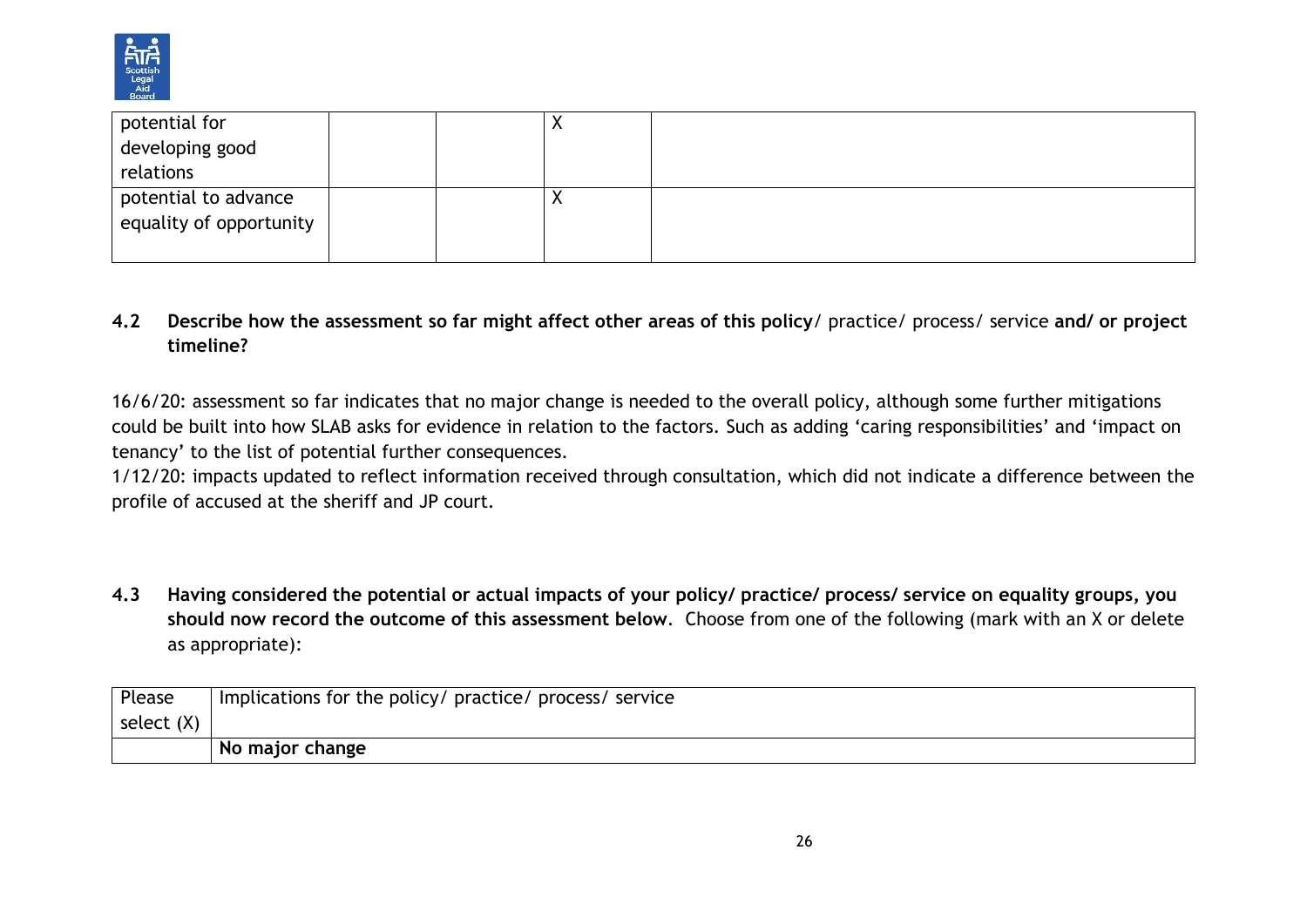

|         | Your assessment demonstrates that the policy/ practice/ process/ service is robust. The evidence shows no<br>potential for unlawful discrimination and that you have taken all opportunities to advance equality of opportunity<br>and foster good relations, subject to continuing monitoring and review.                                                                                                    |
|---------|---------------------------------------------------------------------------------------------------------------------------------------------------------------------------------------------------------------------------------------------------------------------------------------------------------------------------------------------------------------------------------------------------------------|
|         | Adjust the policy/ practice/ process/ service                                                                                                                                                                                                                                                                                                                                                                 |
| $\sf X$ | You need to take steps to remove any barriers, to better advance equality of to foster good relations. You have<br>set actions to address this and have clear ways of monitoring the impact of the policy/ practice/ process/ service<br>when implemented.                                                                                                                                                    |
|         | Continue the policy/ practice/ process/ service with adverse impact                                                                                                                                                                                                                                                                                                                                           |
|         | The policy/ practice/ process/ service will continue despite the potential for adverse impact. You have justified<br>this with this assessment and shown how this decision is compatible with our obligations under the public sector<br>equality duty. When you believe any discrimination can be objectively justified you must record in this<br>assessment what this is and how the decision was reached. |
|         | Stop and remove the policy/ practice/ process/ service                                                                                                                                                                                                                                                                                                                                                        |
|         | The policy/ practice/ process/ service will not be implemented due to adverse effects that are not justified and<br>cannot be mitigated.                                                                                                                                                                                                                                                                      |
|         |                                                                                                                                                                                                                                                                                                                                                                                                               |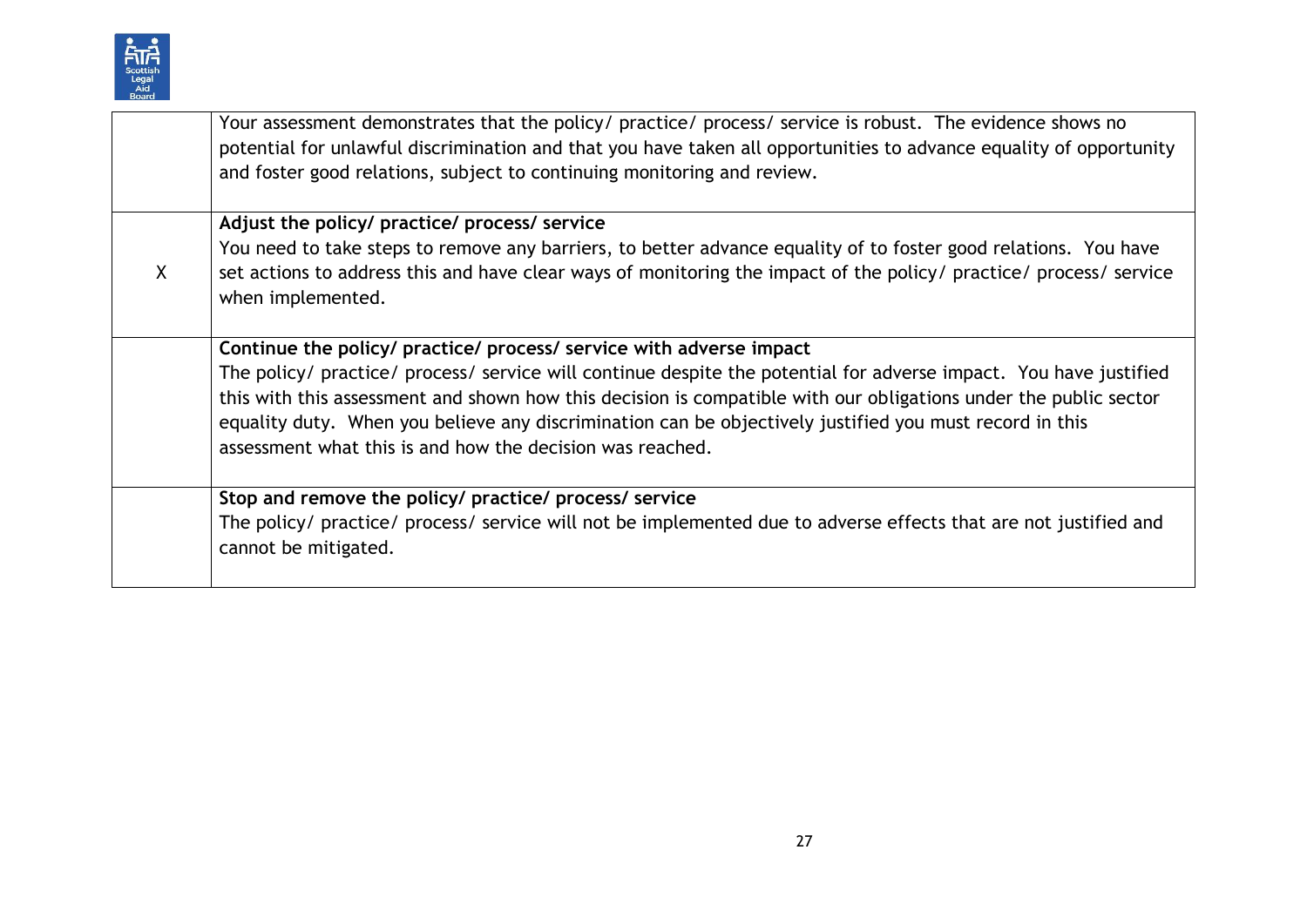

# **Step 5 - Discuss and review the assessment with decision makers and governance structures**

You **must** discuss the findings of this assessment with senior decision makers during the lifetime of the project/ review and before you finalise the assessment. Relevant groups include, but are not limited to, a Project Board, Executive Team or Board members. EqIA should be on every project board agenda therefore only note dates where key decisions have been made (e.g. draft EqIA sign off, discussion about consultation response).

**5.1 Record details of the groups you report to about this policy/ practice/ process/ service and impact assessment.**  Include t**he date you presented progress** to each group and an **extract from the minutes** to reflect the discussion.

19/6/20: Discussion with Head and Assistant Manager of Criminal Legal Assistance clarified the potential for the current policy to be adjusted to further advance equality of opportunity by asking about the impact of conviction on tenancies and caring responsibilities of a conviction. Clear that threshold approach to the decision, looking for positive evidence that meets the test, mitigates the potential negative impacts of particular factors on their own. In relation to the proposed change option, there is an evidence gap around the characteristics of people being prosecuted, which we will aim to fill by consultation.

19/01/21: Discussed at GALA Review meeting and approved by Chief Executive. Members were asked to approve the draft policy statement and EqIA, noting the issues for review and common issues documents. John advised that the EqIA had helped to draw out what we will ask and had resulted in some minor changes in how the policy is expressed. Marie-Louise said that she was happy with the policy and the EqIA was clear and helpful. The EqIA picked up things to monitor and a few things to clarify. The policy statement and EqIA were approved.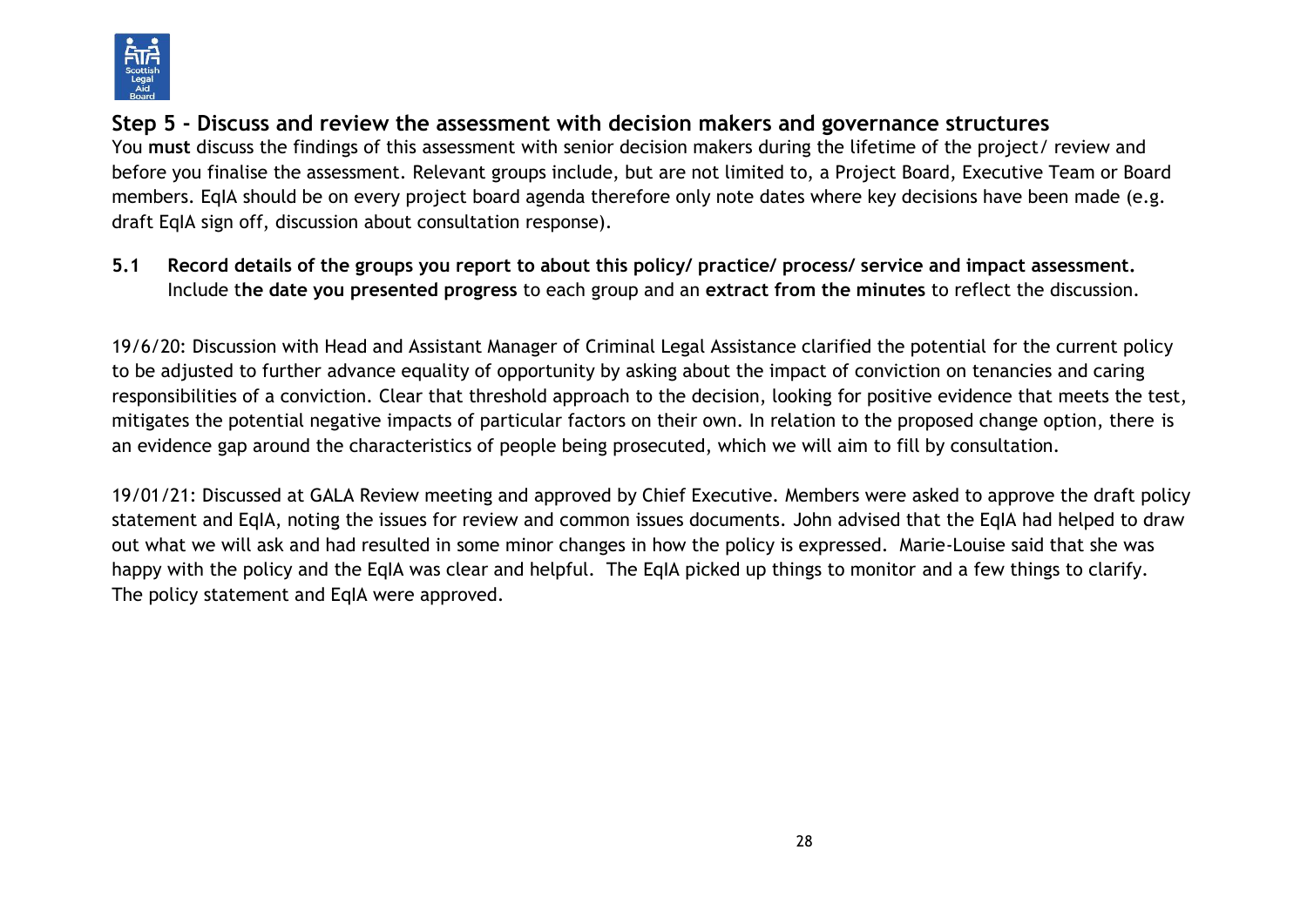

## **Step 6 – Post-implementation actions and monitoring impact**

There may be further actions or changes planned after the policy/ practice/ process/ service is implemented and this assessment is signed off. It is important to continue to monitor the impact of your policy/ practice/ process/ service on equality groups to ensure that your actual or likely impacts are those you recorded. This will also highlight any unforeseen impacts.

**6.1 Record any ongoing actions below.** This can be copied from the project action log or elsewhere in this assessment and should include timescales and person/ team responsible.If there are no outstanding items please make this clear.

Drafting of Decision Makers Guidance and external guidance for solicitors to reflect slightly amended policy statement resulting from EqIA.

- **6.2 Note here how you intend to monitor the impact of this policy/ practice/ process/ service on equality groups**. In the table below you should:
	- list the relevant measures,
	- Identify who or which team is responsible for implementing or monitoring any changes
	- Where the measure will be reported to ensure any issues can be acted on as appropriate.

| Measure                                              | Lead department/ individual | Reporting (where/ frequency) |
|------------------------------------------------------|-----------------------------|------------------------------|
| Review refusals on IoJ grounds where solicitor has   | Criminal applications       | Annual review                |
| provided evidence against "the accused may be        |                             |                              |
| unable to understand the proceedings or to state his |                             |                              |
| own case because of his age, inadequate knowledge    |                             |                              |
| of English, mental illness, other mental or physical |                             |                              |
| disability or otherwise"                             |                             |                              |
| Monitor profile of applicants refused on IoJ grounds | Criminal applications       | Annual review                |
| from equalities data inputted to LAOL.               |                             |                              |